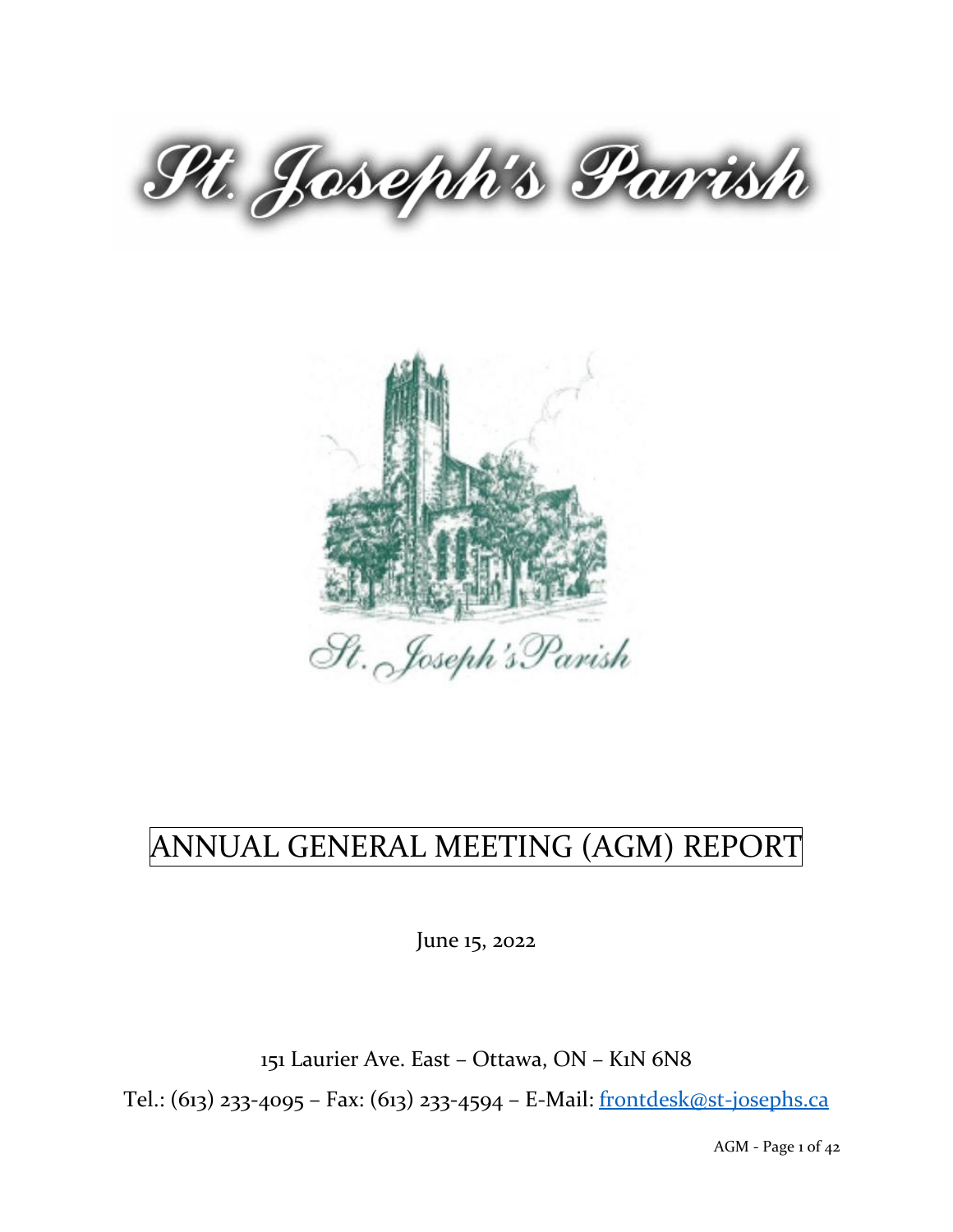# TABLE OF CONTENTS

| <b>GENERAL</b>                     |           |
|------------------------------------|-----------|
| Pastor's Report                    | $3 - 4$   |
| Parish Pastoral Council Report     | $5 - 7$   |
| Finance Council (Treasurer) Report | $8-10$    |
| <b>Executive Director Report</b>   | $11 - 14$ |
| St. Joe's Supper Table Report      | $15 - 16$ |
| St. Joe's Women's Centre Report    | 17        |

| <b>COMMUNITY BUILDING CLUSTER</b>                 |           |
|---------------------------------------------------|-----------|
| Young Adult Ministry & Faith Formation (combined) | $18-19$   |
| <b>Synodality</b>                                 | $20 - 21$ |
| <b>Welcome Ministry</b>                           | $22 - 23$ |

| <b>FAITH FORMATION &amp; INITIATION CLUSTER</b> |    |
|-------------------------------------------------|----|
| <b>Small Group Faith Sharing</b>                | 24 |

| LITURGY & MUSIC CLUSTER         |           |
|---------------------------------|-----------|
| Liturgical Environment Ministry | 25        |
| Music & Liturgy Ministry        | $26 - 27$ |
| <b>Reflection Ministry</b>      | 28        |

| PASTORAL CARE & SOCIAL JUSTICE MINISTRY    |           |
|--------------------------------------------|-----------|
| <b>Care for Creation Ministry</b>          | $29 - 30$ |
| Development and Peace Ministry             | $31 - 34$ |
| <b>Funeral Ministry</b>                    | $35 - 36$ |
| <b>Reconciliation Ministry (+ Summary)</b> | $37 - 40$ |
| <b>Refugee Outreach Ministry</b>           | $41 - 42$ |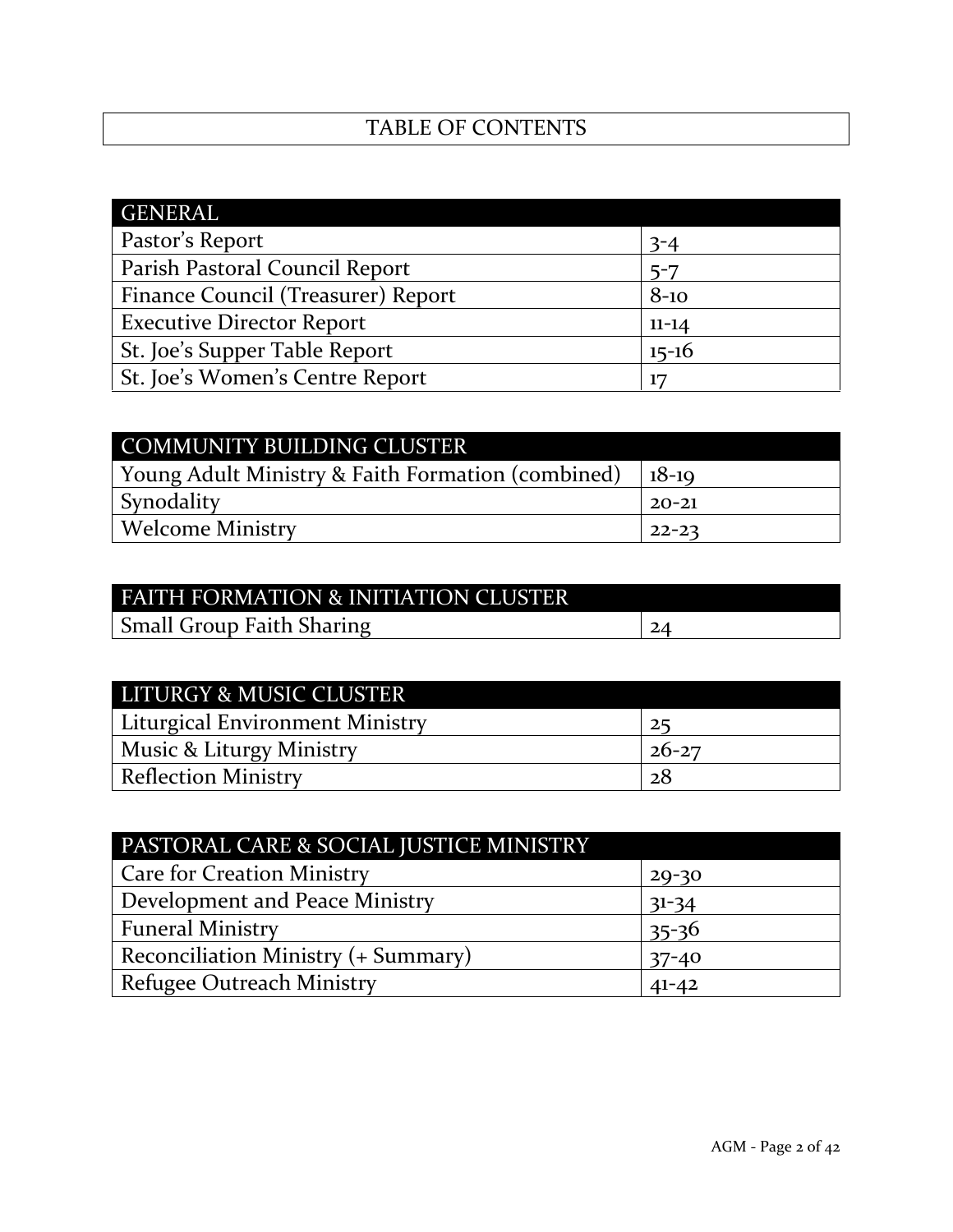# PASTOR'S REPORT

Contact: Fr. Jim Bleackley, OMI

On June 15, 2022, the parishioners of St Joseph's Parish will be invited to attend the Annual General Meeting in order to discuss and discern the direction for the parish next year. This is an important meeting for us because it gives us the opportunity to look at the different areas of our parish life and evaluate how well we are meeting the needs of all who come and worship in our faith community. It also gives us a forum to discern how well we are serving those who come to our doors looking for help, dignity and community. Every year we need to ask ourselves if our present programs and structures continue to meet the needs of those who come to our doors, especially those on the periphery of church and society. Hopefully our time together will give the new Parish Pastoral Council a mandate to guide these efforts on our behalf when they meet in September.

This past year we continued the parish ministries and outreach programs under the ongoing pandemic restrictions which meant changes to our liturgical celebrations and the way we provided those services. Yet the staff of the Women's Centre, St. Joe's Supper Table, and Pastoral Team found creative ways to continue these ministries during this difficult time. Hopefully in September, the remaining restrictions will be lifted, and the parish will be able to return to a level of services which were the norm before the pandemic. For parishioners who have been away from the parish for last two years out of concern for their well-being and safety, it will be important to have social activities to help them to reconnect with the community and rebuild the welcoming spirit that has defined our parish. I believe the Synodal Process which the parish undertook this year was a vital step to gather us as faith community in order create a space where we could listen to each other's concerns and explore ways to strengthen our bond of communion with one another. The report the committee who guided the synodal process in our parish shared with the Archdiocese of Ottawa-Cornwall could be another tool for re-engaging the parish in the fall.

This past year most of the parish's ministries and activity were shaped by the painful trauma many people felt as they dealt with the terrible news of the unmarked graves found at the former Kamloops Indian Residential School. The shocking news had us gathering in prayerful reflection and committing ourselves to walk the path of healing and reconciliation by listening to Indigenous voices. This commitment became the mandate for the Parish Pastoral Council for the rest of the year as they kept this concern alive in our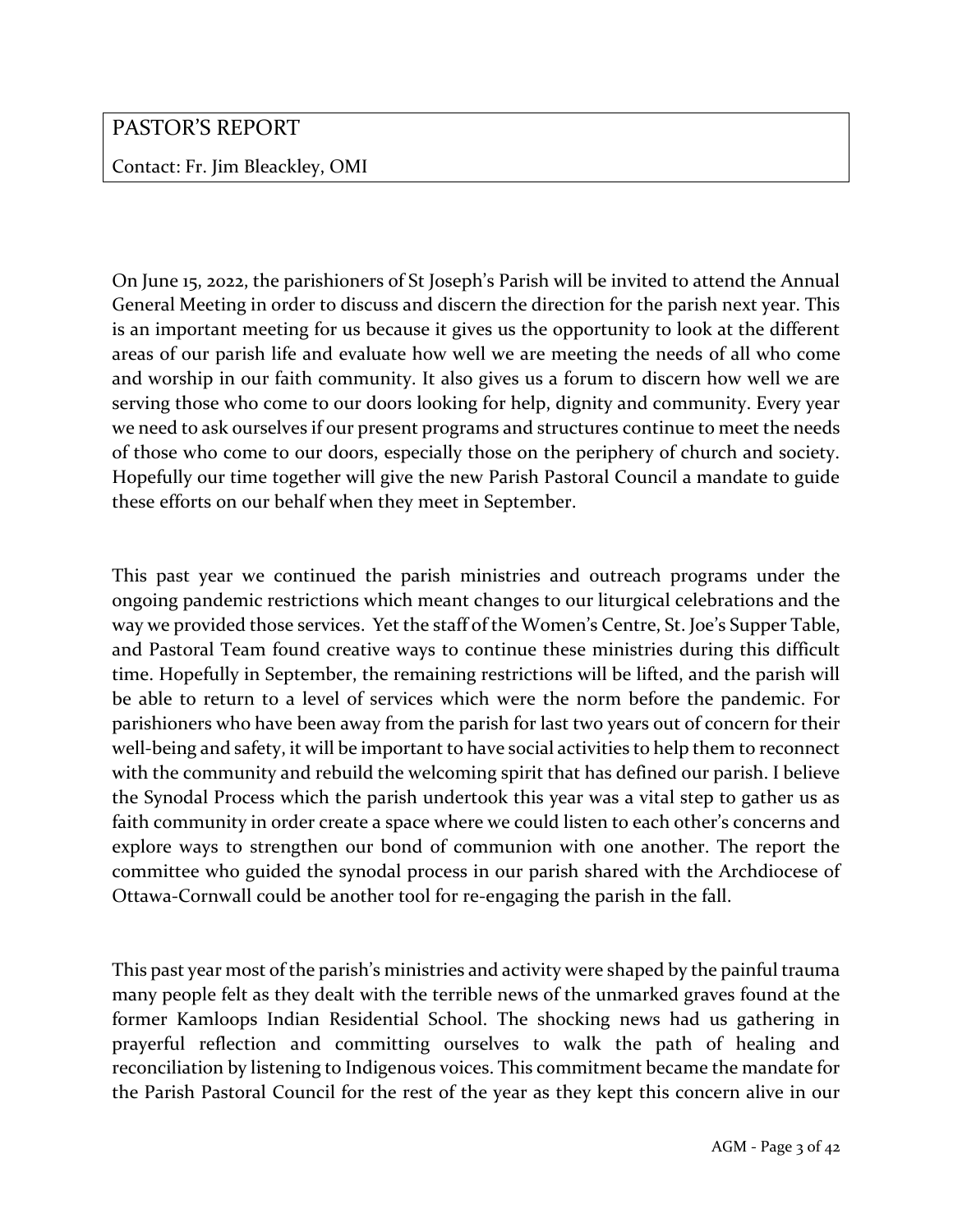minds and hearts. Their efforts have resulted in the parish connecting and supporting the Kateri Native Ministry in Ottawa and offering a special Reconciliation Discussion Series to help people learn about the history of colonialism in our country and giving us the opportunity to hear Indian Residential School Survivors' talk about by the abuses they experienced in those schools. This was a good beginning, but we realize that we have a long journey ahead of us as we try to respond to the Call to Actions as outline by the Truth and Reconciliation Commission.

The other area that impacted our ability to provide ministries and services this past year was the loss of staff members which meant the remaining personnel were required to add many more activities to their workload to ensure that the programs such as Faith Formation and Young Adult Ministry would continue as we sought to hire a person for this position. I'm happy to report that after a year we have found and hired a person with the knowledge and experience to activate these ministries in the Fall. We look forward to Paul Dansereau and his young family moving to Ottawa from Alberta and joining the Pastoral Team in August.

For some of you this will be old news, but for those who have not heard, at the beginning of August, when my current obedience comes to an end, I will be leaving Ottawa and going West to join the Oblate community at Pandosy Place in Vancouver. As I prepare to leave, I would like to take this opportunity to thank all members of the parish for your warm welcome and care you have shown me over the past three years. Being pastor of St. Joseph's Parish has being an honour and a privilege for me.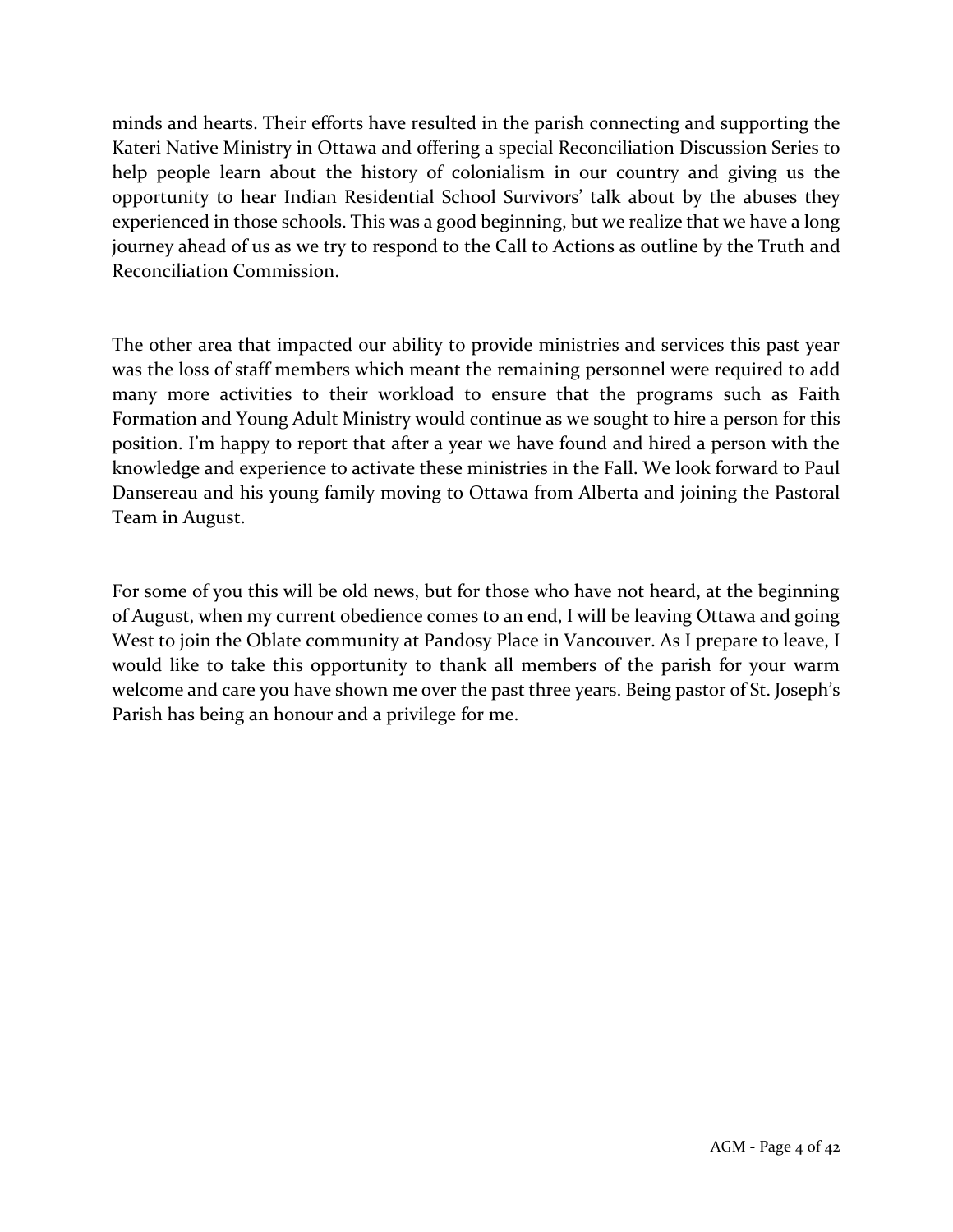# PARISH PASTORAL COUNCIL REPORT

Contact: Donna Rietschlin, Chair, Parish Pastoral Council

Dear fellow St Joseph's parishioners,

It is a pleasure to look back over the preceding year and share some highlights with you. We lived another year of Covid-19, with openings and closings and various health measures in place. We continued to be a proclaiming, welcoming, discerning and ministering parish.

Your Parish Pastoral Council met at least monthly, using Zoom for all but one of our meetings.

As you know, the Parish Pastoral Council is an advisory body to the pastor and supports the pastor to ensure the mission of the parish is lived as fully as possible.

To that end, I will use our Mission Statement to frame my report for the 2022 AGM. I will use point form to highlight the many ways we continue to embrace our mission.

#### MISSION STATEMENT

We who choose St. Joseph's Parish are called, as part of the Body of Christ, in the Archdiocese of Ottawa - Cornwall to be:

- ➢ A **Proclaiming community** which is a living witness to Christ in the inner city and in partnership with the Oblates of Mary Immaculate proclaims the Good News to the poor.
- ➢ The Supper Table transformed from offering 1 evening meal to offering a takeout brunch with a variety of options made to order and a takeout dinner.
- ➢ The Women's Centre remained open, following public health guidelines.
- $\triangleright$  All our welcome in our church. The church is open for private prayer, reflection and Mass Wednesday to Friday, from 11:00 a.m. to 1:30 p.m. Staff walk through regularly to ensure people using the space are well. We have naloxone kits on site and have used them.

A **Welcoming Community** which is gathered together in weakness and strength by the Spirit of Jesus to nurture its faith by sharing the Word and breaking the Bread, remembering and celebrating God's love for us.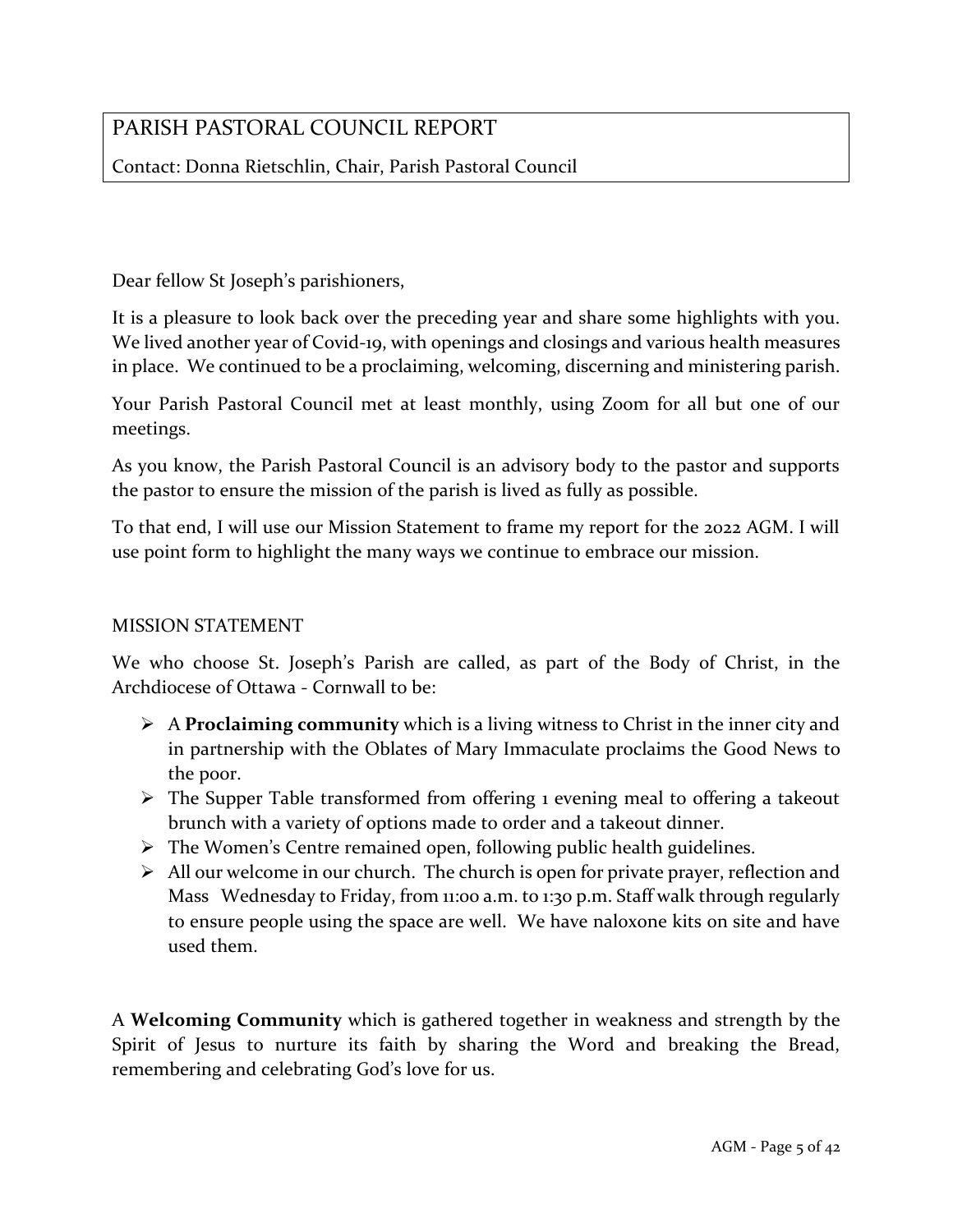- ➢ Zoom gatherings for Sunday morning prayer for many, many weeks. Thanks to Jamie who created the scripts and all the people who attended and who contributed to our time together, especially the readers, the women and men offering the reflections, the choir.
- ➢ Sincere thanks to all staff: Kathleen Strader, David Trepanier, Jamie Loback, Chris Adam and Fr Jim Bleackley. Many people contribute so much and remain behind the scenes: Bookkeeper Georgeta Mutu, the Maintenance Manager, Nick Cacciato, the Caretaker, Normand Emond, the Women's Centre Director Marsha Wilson and the Supper Table Assistant Patsy Stevens.
- ➢ Chris welcoming On May 25th, chaplains affiliated with the French Catholic School Board visited the Parish to learn about our social justice programming and our faith community. Sister Mona Mreiche, a pastoral animator in the school board, has reached out to Chris twice to organize such a visit. The first one occurred in April, and involved over 20 secondary school students, as well as teachers. Chris provided them with a tour and presentation and did the same on May 25th. The school board made a donation to the Parish on May 25th.
- $\triangleright$  Maintaining our church in good repair upkeep and financial objectives to take care of this heritage building. Both Nick and Norm work hard every week to maintain this large building and property. The Parish Finance Council offers wisdom and support to Fr. Jim and Chris to ensure our money is spent wisely and the property is maintained.
- $\triangleright$  Christmas card mailout again this year member of the Parish Pastoral Council sent Christmas cards to all registered members of the parish on behalf of St Joe's.

A **Discerning Community** which inspired and led by the Holy Spirit on a journey of Faith, encourages the gifts of individuals to flourish;

- ➢ The Oblate provincials of the American and Canadian provinces visited St. Joe's and Sacre Coeur on November 1-2, 2021 to explore the possibility of a mission centre in Ottawa. I joined Fr. Jim and Chris at these meetings. The U.S. Provincial attended one of our weekend liturgies as well.
- ➢ The Synodal process in our parish led by Eleanor Rabnett and the team of facilitators and scribes so that parishioners contributed to the world-wide synod opened in Oct 2021 by Pope Francis.
- ➢ Many parishioners found ways to continue to offer service in ministry at St Joe's throughout 2021, even though the pandemic meant doing things very differently. In addition to volunteering time and talent to our parish, many parishioners are volunteers in other places in the larger community.
- ➢ The Parish Pastoral Council worked on the Terms of Reference. We discovered two documents we needed to consider and then asked John Renken, a canon lawyer, for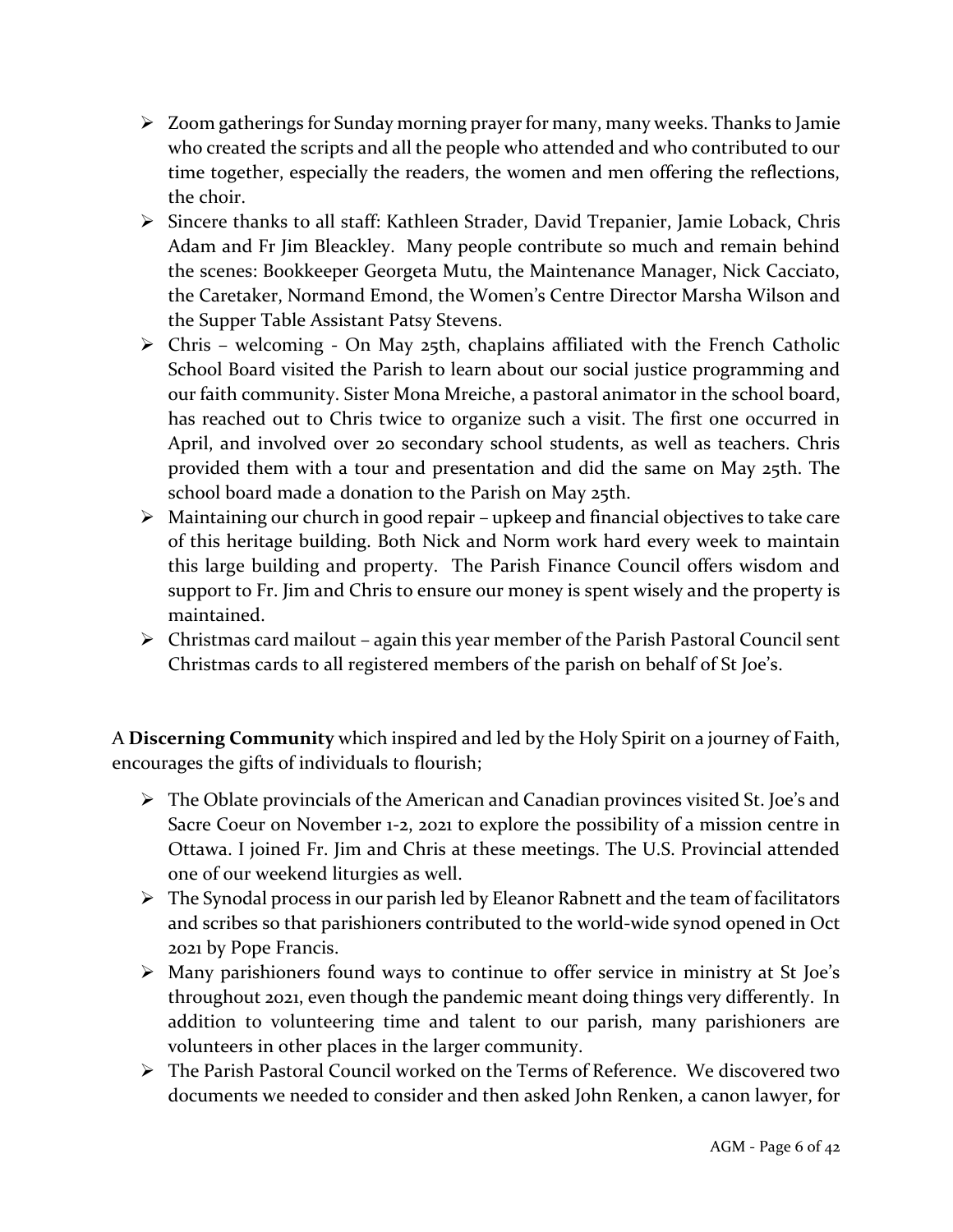some help. This work is now deferred until the fall of 2022 as there wasn't time to do it well once we got advice from Dr Renken.

- ➢ In 2021 members of the Parish Pastoral Council included Joan O'Connell, Marion Kizas, Renée Liss-Siraco, Mireille Brosseau, Robert Sykes, Chris Adam, Fr. Jim Bleackley and me. I want to thank each of them for their intentionality and prayer as they made recommendations and carried responsibilities for the pastoral wellbeing of our parish.
- ➢ In 2021 members of the Parish Finance Council included John Mark Keyes, Nancy Keyes, Paolo Siraco, Joe Gunn, Chris Adam and Fr. Jim Bleackley. Please thank each one of these members of our parish.

A **Ministering Community** which serves the needs of its people and reaches out in solidarity, especially to those who are poor and marginalized in the community at large.

- $\triangleright$  The many ways parishioners learned about Reconciliation and listened to our indigenous sisters and brothers to learn how best to support healing opportunities. (See document about Reconciliation in our annual report.)
- ➢ Reconciliation Series Sue-Anne Hess, facilitator
- $\triangleright$  Advent reconciliation The theme was the ongoing Truth and Reconciliation process.
- ➢ The City of Ottawa continues to support the Women's Centre financially, and we are grateful for this renewable day programme funding.
- ➢ We don't often recognize the support that the Supper Table and Women's Centre receive from other parishes in the Archdiocese of Ottawa-Cornwall, as well as from religious congregations and provinces. It is good to remember the generosity of other Catholic communities in supporting our programmes. In several cases, we are the recipient of regular annual donations. In December 2021, our social outreach programmes were supported by St. Faustina Parish, St. Basil's Parish, Sacré-Coeur Parish, the Knights of Columbus, OMI St. Peter's Province, the Congregation of Notre Dame – Visitation Province and Lay (Secular) Franciscans. In March, the Anglican Church of the Messiah made a generous donation to the St. Joe's Supper Table as well.

In naming specific groups and people, there is always the danger of failing to thank a group or a person who has contributed to the parish. Any errors or omissions are mine and I ask your forgiveness. As you read through the annual report you will discover the way many ministries in our parish continued to serve throughout 2021.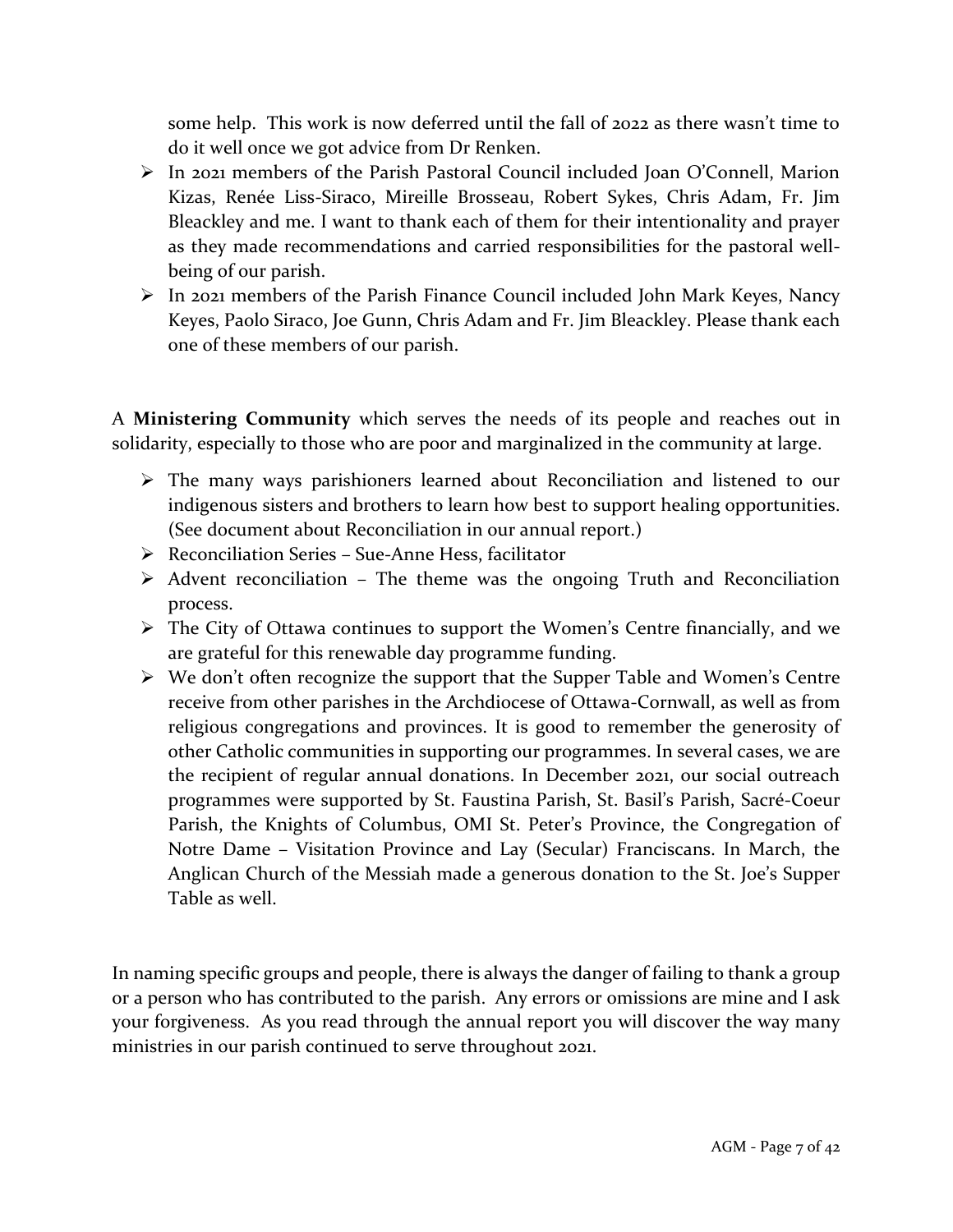# FINANCE COUNCIL (TREASURER) REPORT

Contact: John Mark Keyes, Chair of Parish Finance Council

#### INTRODUCTION

The Parish Finance Council is a permanent advisory body to the Pastor and the St. Joseph's Parish Pastoral Council. It is responsible for ensuring they are well-informed in all their decision-making with respect to financial matters. The Council's terms of reference were revised in June of 2021.

# COUNCIL MEMBERSHIP AND ACTIVITIES

The Council has seven voting members: John Mark Keyes (chair), Robert Sykes (Treasurer), Nancy Keyes, Paolo Siraco, Joe Gunn, Joanne Kellerman and Kathleen Keenan. Joanne and Kathleen have just joined the Council and Paolo is leaving after having served for six years. Melanie Forget has also been a Council member since 2019, but she stepped down earlier this year. The Pastor (Father Jim Bleakley) and the Executive Director (Chris Adam) are ex officio members of the Council.

Since the AGM in June 2021, the Council has met nine times. The meetings mainly involve reviewing and commenting on quarterly financial statements, the operational reports of the Executive Director and draft audited annual (2021) financial statements. It also reviewed the draft 2022 operational budget prepared by the Executive Director and has prepared a 5-year capital budget (2021-2026).

The Council also conducts annual reviews of Parish policies relating to financial matters. It has recommended changes to the Parish Investment Policy to align it with environmental, social and governance (ESG) criteria, which the Pastor approved in January 2022. The Council is currently working on a Parish Statement of Investment Policies and Guidelines to provide further direction on the investment of its monetary assets.

# AUDITED FINANCIAL STATEMENT – 2021

The financial statements of the Parish for 2021 were audited by the firm of Marcil Lavallée, which was appointed at the last AGM to perform the audit. The auditors have provided a qualified opinion that Parish's financial statements for 2021 present fairly, in all material respects, the financial position of the Parish on December 31, 2021 in accordance with Canadian accounting standards for not-for-profit organizations. The basis for qualifying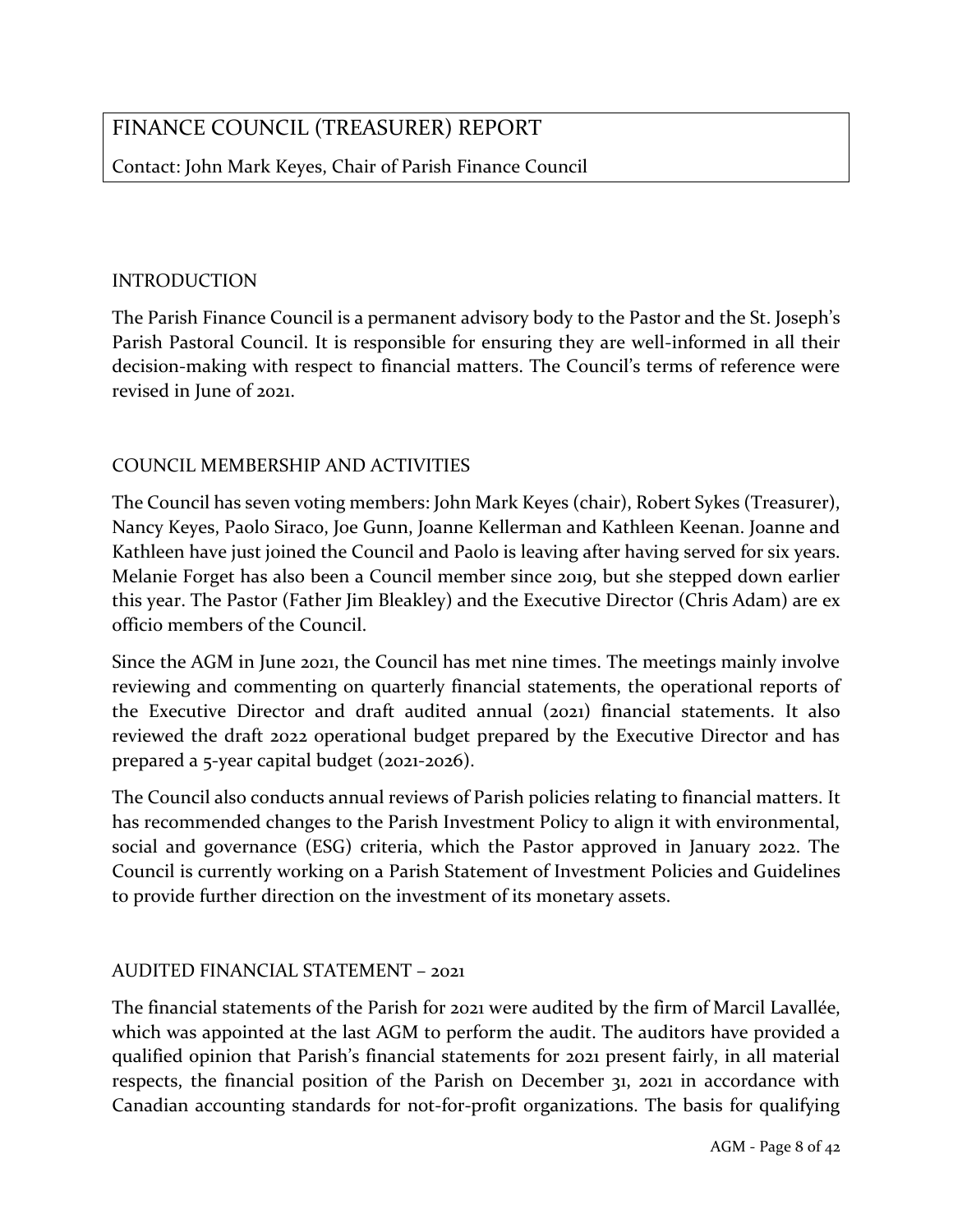the opinion is that donation revenue was not susceptible to satisfactory audit verification. This is a common qualification on not-for-profit audits and has been made in Parish audit statements for previous years, including 2020.

### STATEMENT OF OPERATIONS

The statement of operations shows a surplus of \$180,402, which is very close to the surplus for the previous year (\$180,624). These surpluses are, in large measure, due to government funding relating to the COVID-19 pandemic, which totaled about \$300,000 in 2021 (\$255,000 in 2020). Without this funding, there would have been a substantial operating deficit. Another revenue item is private contributions (basically, non-government donations other than the Sunday collection). In 2021, it increased by about \$50,000 to \$427,515. Similarly, investment revenue increased by about \$50.000, largely reflecting the substantial increases in the stock market in generally 2021.

The revenue increases were offset by revenues for parking and hall and room rentals, which continued to be less than half the pre-pandemic revenues.

Expenses in 2021 increased by about \$200,000, due to salary costs, principally for food and staff hired to provide Supper Table services that had been previously provided by volunteers (but which were suspended because of the pandemic). The Parish also matched donations to the Kateri Ministry (Assistance to Indigenous groups) for a total donation of \$16,500.

# STATEMENT OF FINANCIAL POSITION

In 2021, the Parish's assets increased by about \$192,000, largely due to the operating surplus.

The General Fund, which is unrestricted (can be used for any type of spending), contains \$613,000 while the Capital Asset Renewal Fund (which is to be used as the name suggests) contains about \$138,000.

There was little capital spending in 2021 and capital assets declined about \$47,000 (due to depreciation) to \$514,000.

The St Joseph's Women's Centre Fund contains \$513,000, much of which results from substantial donations that can be used only for expenditures related to the Women's Centre.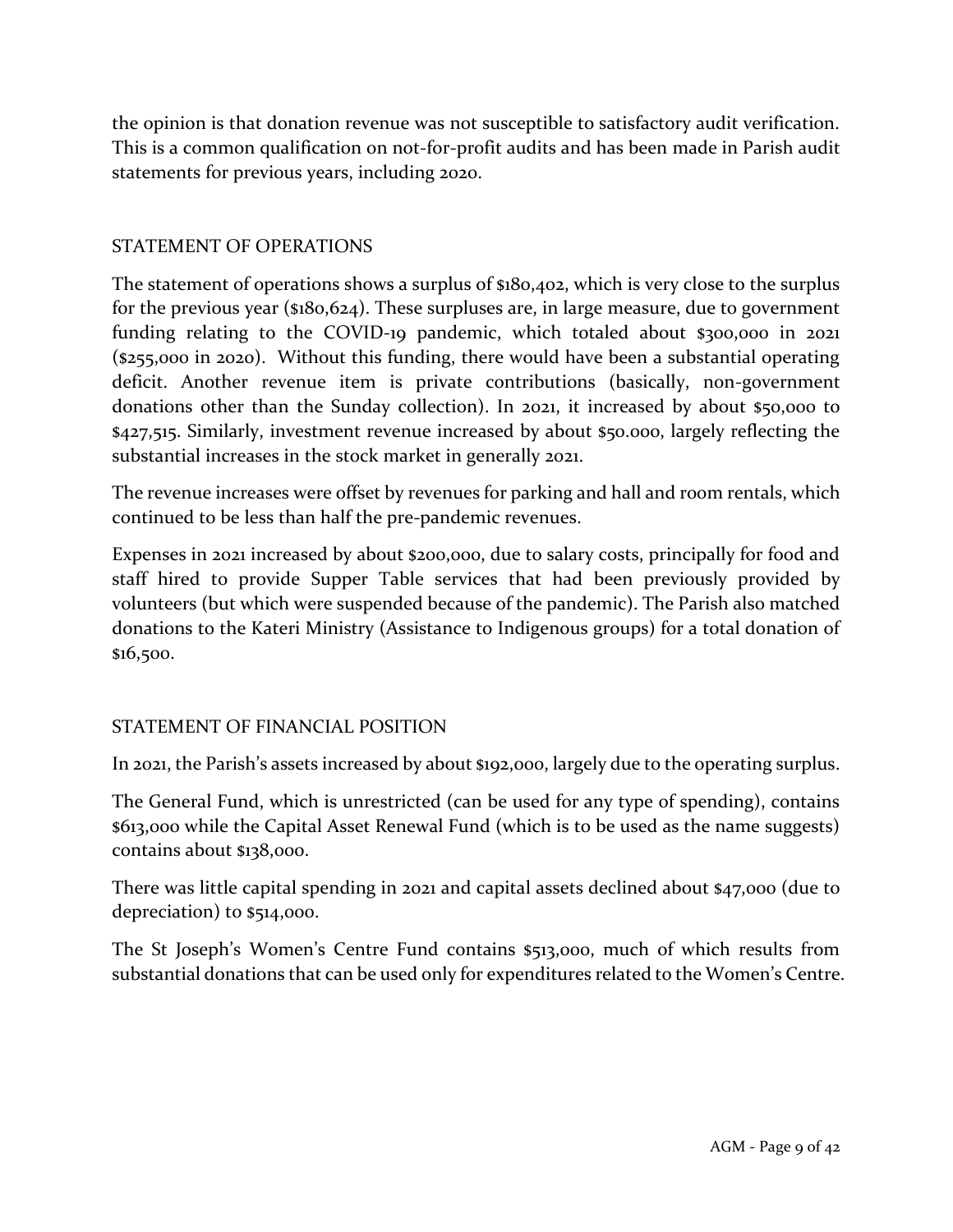### BUDGETS FOR 2022 AND FUTURE ACTIVITIES

The 2022 Operating Budget balances revenues and expenses for a modest surplus. Although no further government pandemic funding is available, the budget anticipates increases in revenue from Sunday collections, the parking lot and hall and room rentals. It also anticipates reductions in salary expenditures.

The Capital Budget provides for about \$305,000 in spending in 2022, mainly on repairs to the front steps of the church (\$300,000) and the parking lot (\$4,400). These amounts are based on bids received from contractors. After reviewing the bids, the Council recommended the Parish go ahead them. The substantial amount for the front steps reflects the extensive work that needs to be done to provide safe and accessible access and preserve its heritage features.

The Council is also working with the Pastoral Council on a fundraising campaign to provide for future needs of the Parish and its outreach ministries.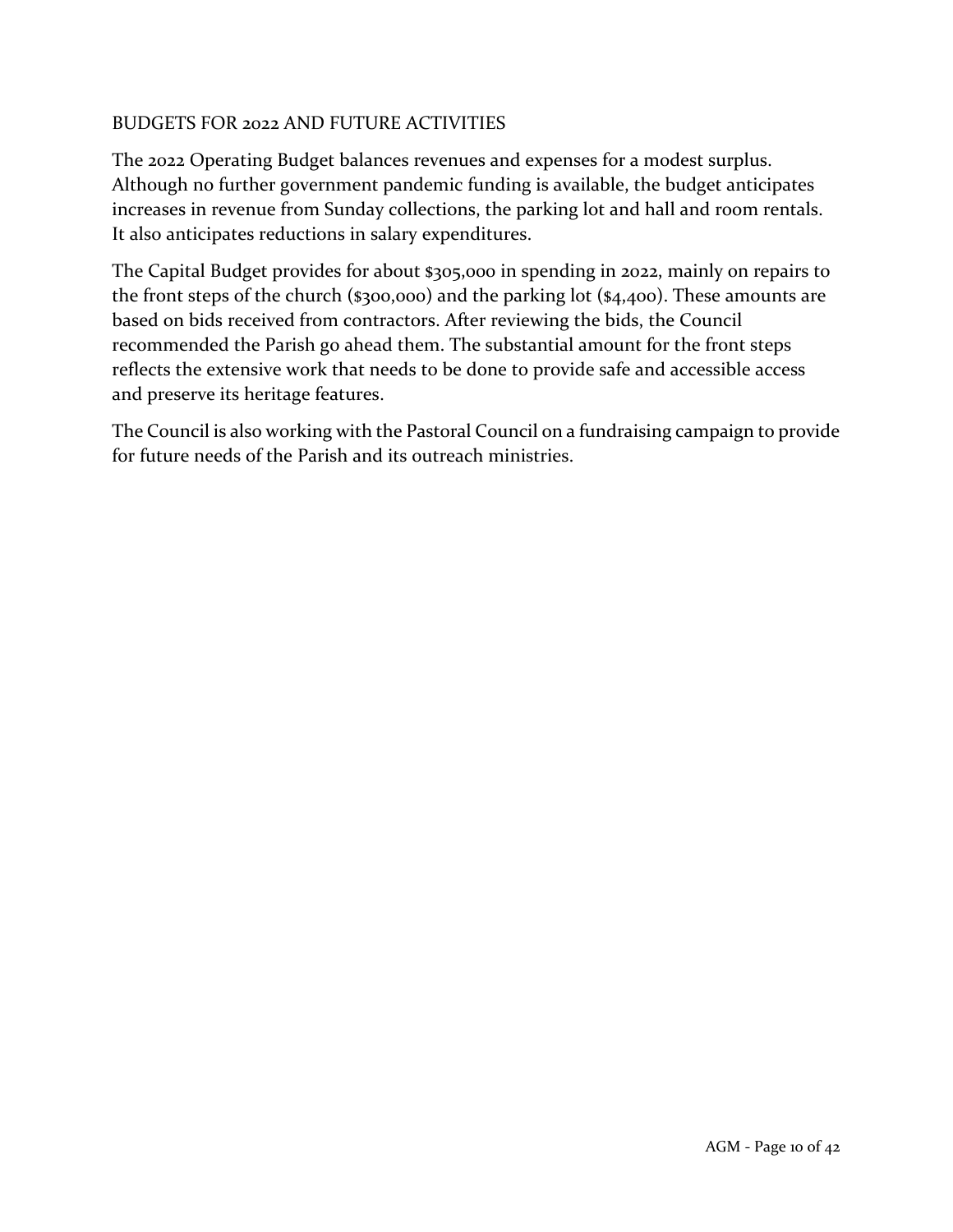# EXECUTIVE DIRECTOR REPORT

Contact: Christopher Adam, Executive Director

Over the past two years, we've been learning how to serve our parish faith community and the guests of the Supper Table and Women's Centre in a time of pandemic – a period that required flexibility and attention to ever-changing public health restrictions. The past 12 months also saw a gradual transition back to more in-person gatherings in our church, as well as increased capacity and in-person meal service in the St. Joe's Women's Centre. I am grateful for parishioners, volunteers and staff who have shown patience and understanding as we navigated the many changes and restrictions -- often implemented at short notice.

#### STAFFING

Staffing proved to be both a challenge and an opportunity this past year. In September 2021, Andrew Pump, our Coordinator of Young Adult Ministry and Faith Formation, left the Parish staff team to pursue a new career. We launched a hiring process for this important pastoral position in the fall and over the course of several months, we interviewed five short-listed candidates. The hiring committee included Fr. Jim, Donna Rietschlin, Jamie Loback and myself. After a lengthy and rigorous recruitment process, we hired Paul Dansereau to join our team. He currently lives in Alberta and recently visited our parish to get a better sense of our community. Paul holds a Bachelor of Arts degree in Theology from Newman Theological College in Edmonton and comes with several years of parish pastoral experience from St. Francis of Assisi Parish in Revelstoke, BC. Over a period of eight years, Paul served as the pastoral assistant and coordinator of catechism, liturgy and safe environment. I am excited to welcome Paul to our parish – he and his young family will be relocating to Ottawa this summer and he begins his ministry with us on August 1, 2022.

In the past months, we also expanded our music programme. We have hired Andrea MacWilliams on contract as our Assistant Director of Music, working alongside Jamie Loback. Andrea will continue to serve as our Cantor and in her new role, she will also launch a children's choir in the Parish, as well as develop the University Mass music ministry. Stay tuned for more information from Andrea on this exciting new children's choir initiative that we hope will draw young families back to our parish this fall.

In October 2021, Dan Handfield -- our long-time carpenter -- retired from the staff team. On May 26, 2022, Dan died at age 63. Just about anywhere we look, we can see how Dan applied his gifts to our parish – from the cabinetry in the Sacristy, to the Oblate and Women's Centre kitchens, to the railing and storage space in the sanctuary – and, of course,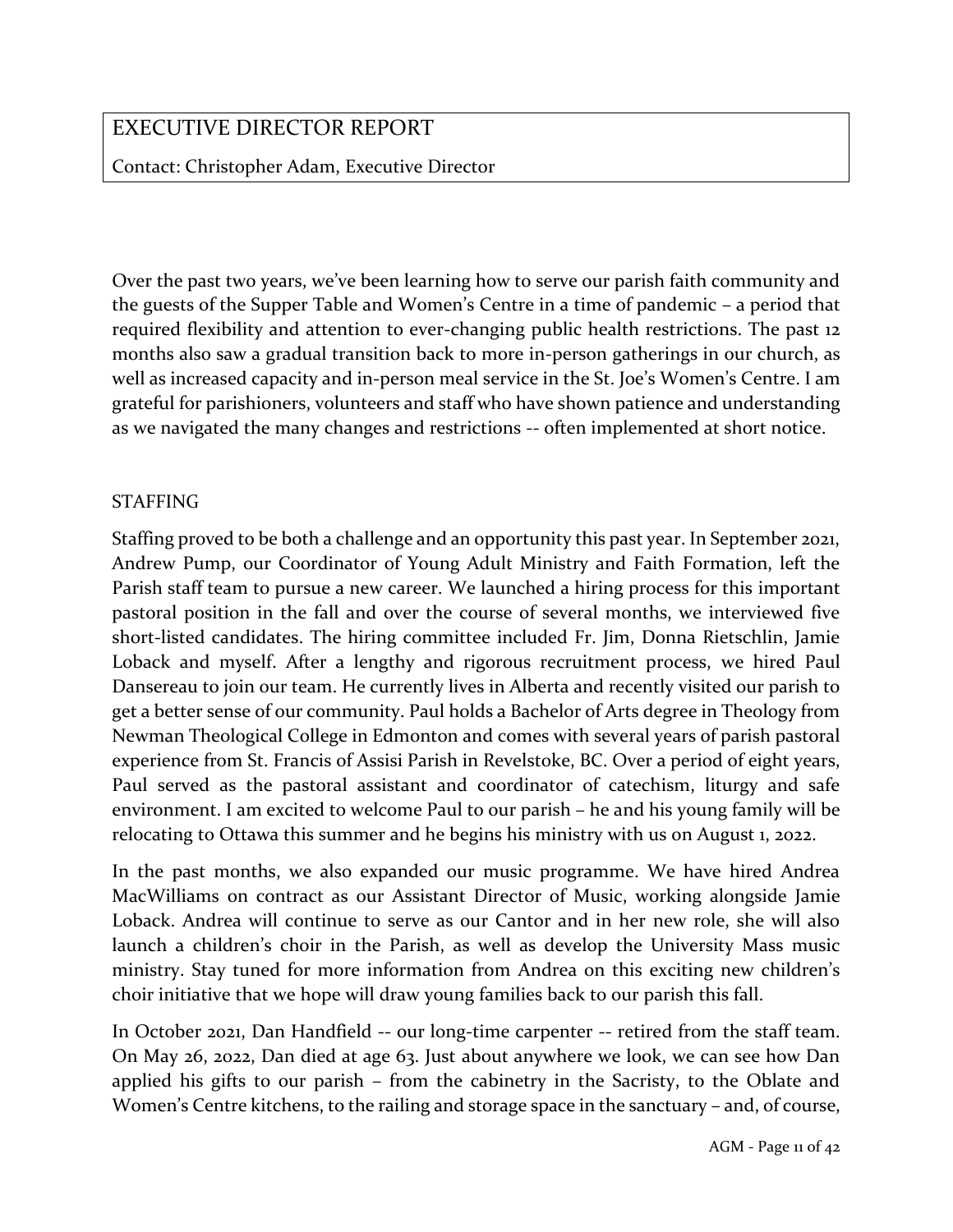the confessional kitchen near the entrance of our church. These are just some of the ways Dan improved our facilities over the past 15 years. We will remember Dan for being an integral part of our Parish team for 17 years, for his diligence, care for our property and his many gifts. We held a funeral Mass for Dan in our church on June 11, 2022. Although we have not hired a new staff person for our maintenance team, Nick Cacciato and Normand Emond work hard to make sure that our property remains in good working order and in the service of our many ministries.

In 2021, the St. Joe's Women's Centre welcomed a new Program Coordinator, Jane Tenthorey, as a permanent, full-time employee. At the same time in March 2022, the Centre said good-bye to Kathryn O'Meara who has decided to pursue post-secondary studies.

New sources of government and private funding, including pandemic grants, allowed us to employ eight people in the St. Joe's Supper Table at various times in 2021. These included summer students and other employees on part-time or short-term contracts – the extra assistance allowed the Supper Table Manager to expand our meal service from the traditional dinner offering, to a breakfast and lunch service as well. Ryan has been on leave since January 2022. We continue to keep him in our prayers. In his absence, Kathleen Strader and Sue-Anne Hess are sharing the role of Interim Supper Table Coordinator.

# PARISH FACILITIES

Our current church, rebuilt in 1931 after a fire, is over 90 years old. Over the past decade, our largest capital projects included a complete rectory roof replacement, a partial church roof replacement and the purchase of a new boiler. Additionally, we have rebuilt the rectory deck and redesigned the Women's Centre, Supper Table and Oblate kitchens. In 2021, we began preparations for the upcoming reconstruction of the church entrance at 174 Wilbrod Street, including the installation of a new accessibility ramp. The condition of the front steps and front pad has deteriorated over the years; it is now a safety issue and one that must be addressed if we are to continue allowing public access to the church through the main entrance. Additionally, the wooden ramp does not meet current accessibility standards and codes. This impacts members of the community with reduced mobility, and especially ones who enter the church using an electric wheelchair or scooter.

In 2021, the Parish contracted the engineers of J. Cooke & Associates to offer us consultation and project management services, as well as produce architectural drawings for this capital project. In January 2022, J. Cooke & Associates launched a bidding process for the project and then reviewed the submitted proposals. They recommended that the Parish proceed with a bid from Waterdon Construction Ltd. – the lowest of three bids and a firm that Cooke has worked with in the past. The other two bids were well beyond the financial means of the Parish, while Waterdon's bid of \$281,000 – although still higher than we had initially expected -- was one that we could afford using the church's existing reserve. With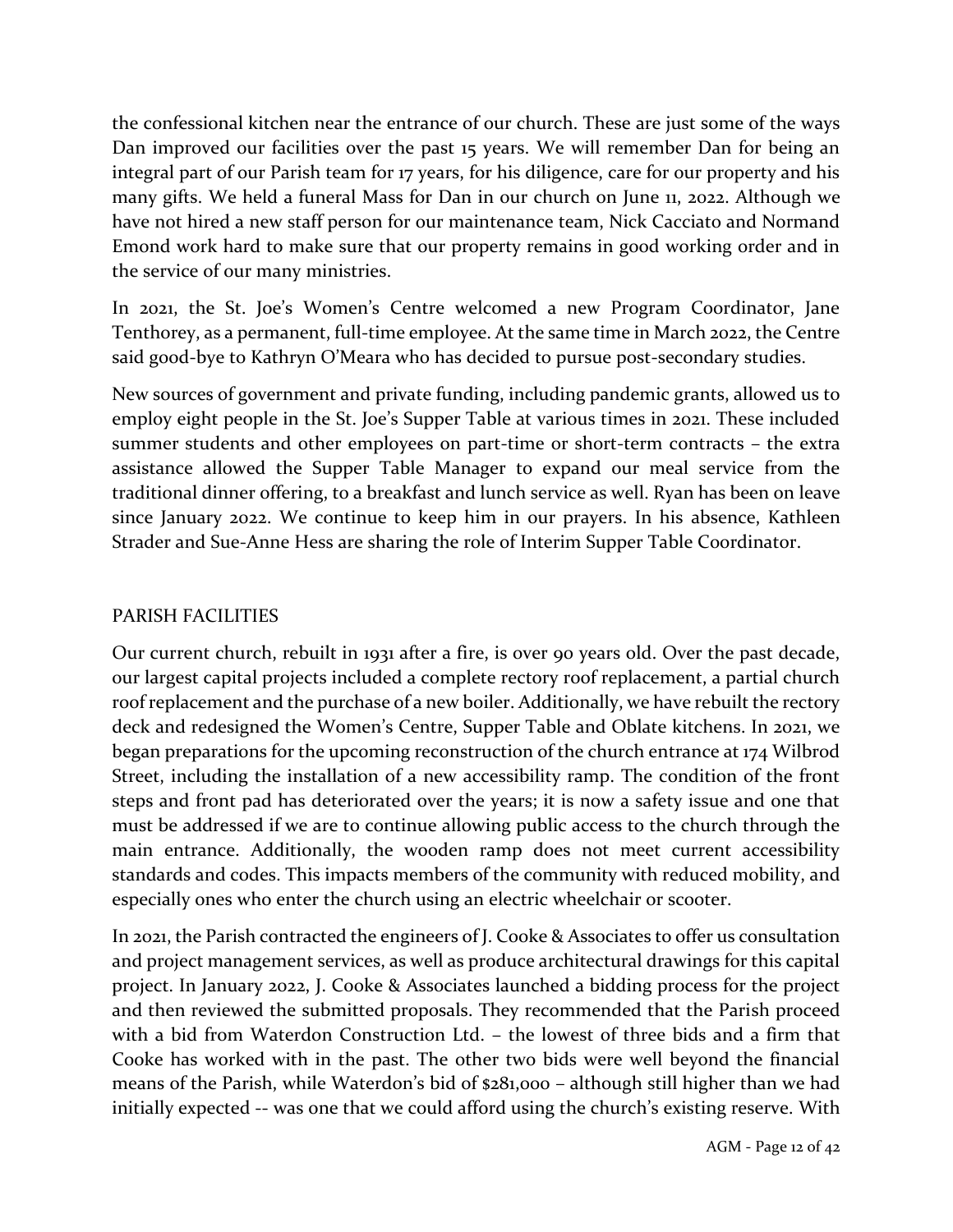engineering and consulting costs, the total capital project will exceed \$300,000. In May 2022, the Parish submitted a permit application to the City of Ottawa for this project and we await approval in the coming weeks. The Parish also applied to the City of Ottawa for a heritage grant to assist with the costs of this project. The City has awarded the Parish \$20,000 to help fund this capital expense.

The benefit of having a reserve – developed over the years through bequests and accumulated surpluses – is that we can proceed with this essential project. We can do so without first fundraising for it. However, we need to be mindful of capital work that will be necessary within the next five years. This includes the replacement of the second boiler, replacement of the church's flat roof on the east side above the healing space and repairs to water damage inside the sanctuary. Capital projects like these are in addition to the ongoing basic interior and exterior maintenance of this property, which in 2021 cost \$85,426, not including maintenance team staffing costs. Income from Sunday offerings plays a crucial role in sustaining the general operations and ministries of the Parish. The rental of our facilities to external groups, parking lot revenue and private contributions from people and organizations outside our parish also help to sustain the Parish's operational costs. These regular revenues, however, are not enough to cover capital expenses.

We are grateful for on-going support of our ministries and operations from within the Parish community and beyond. We are currently developing a fundraising appeal that will address how we can continue to care for our parish faith community, as well as serve the broader community around us.

# CHALLENGES ON THE HORIZON

In both 2020 and 2021, the Parish was the recipient of significant government funding through multiple channels -- including a total of \$357,000 as part of the Canada Emergency Wage Subsidy (CEWS) and \$198,000 from the Social Services Relief Fund (SSRF). The CEWS has been phased out and SSRF funding for the Parish's outreach ministries is also coming to an end this year. In order to continue our current level of service to the most marginalized, fundraising initiatives and additional private contributions will have to replace many of the government supports that we received in 2020/21.

In 2020, our Parish began offering maintenance and bookkeeping services to our sister Oblate parish, Sacré-Coeur. In 2021, these services expanded to include assisting with Sacré-Coeur's annual charitable return and maintaining their donor database, alongside maintenance services. St. Joseph's Parish staff have taken on this additional work within their regular work-day and Sacré-Coeur has paid for these services, providing St. Joseph's Parish with additional revenue. This has developed into a positive relationship, but if the scope of collaboration increases, it may become necessary to add staff hours or to add staff in order to meet the expanded needs.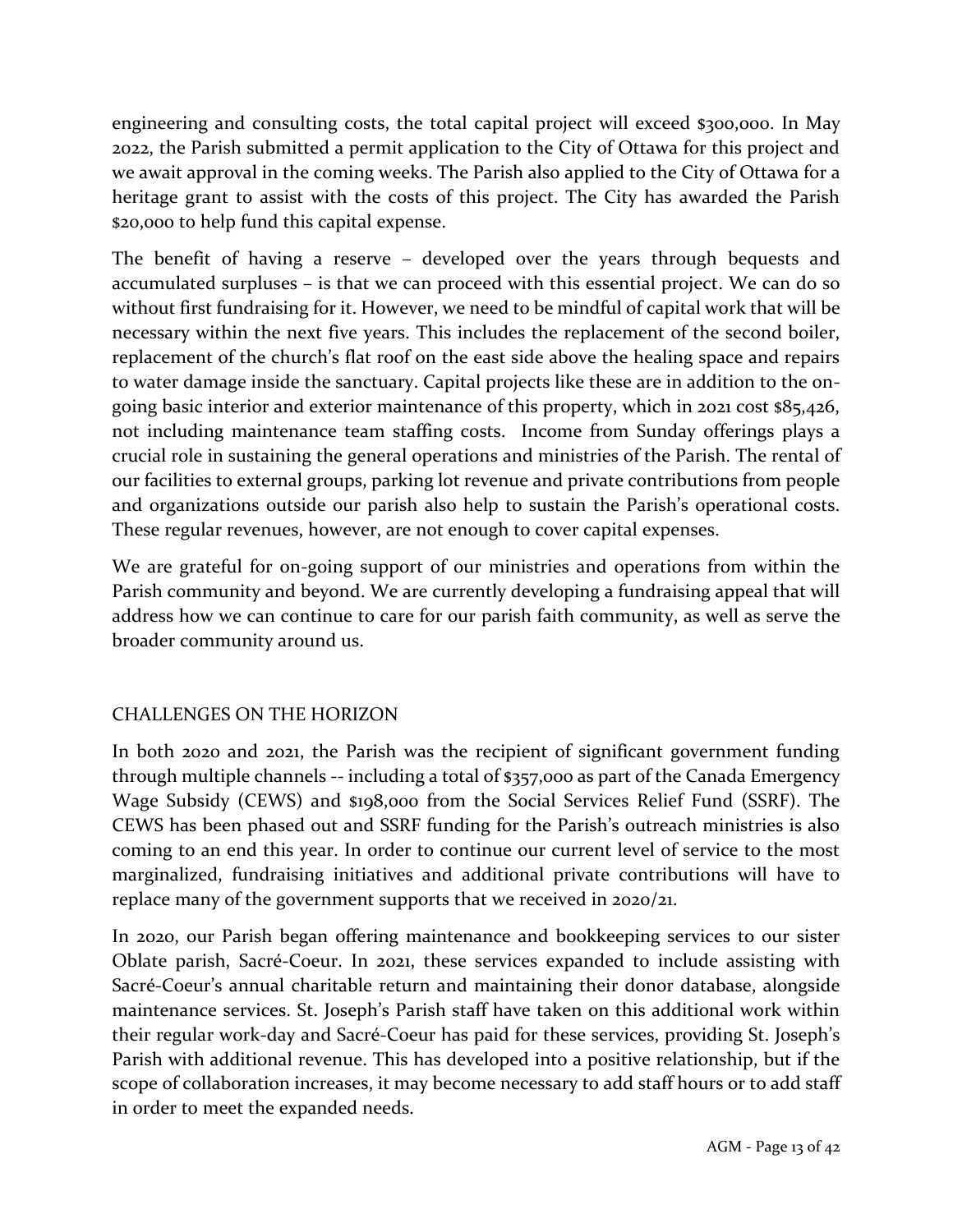On May 27<sup>th</sup>, 2022 the Parish learned for the first time that the University of Ottawa was scheduled to proceed with major renovations to the Soloway residence located directly across from the rectory beginning June  $1<sup>st</sup>$  and continuing until at least August  $1<sup>st</sup>$  and possibly as late as August  $15<sup>th</sup>$ . The news came as a surprise and a source of much concern to the Parish administration, as access to the through-way, the rectory building and parts of the parking lot would all be negatively impacted. The University acknowledged with regret that due to staff vacancies and high staff turn-over, University employees failed to notify the Parish and to consult with us on this capital project. I have been meeting regularly with Tim Ambery, the Project Manager and engineer overseeing this work for the University, to express our concerns and to find solutions. The University will financially compensate the Parish for lost parking revenues.

# CLOSING THOUGHTS

I'm grateful to both the Parish's conscientious staff team, as well as for the many parishioner volunteers I have had a chance to work with this year. In particular, I'm thankful for the continued commitment of Parish Pastoral Council and Parish Finance Council – both of which have met and worked throughout the pandemic in a collaborative spirit.

Since October 2017, I have served on the Board of Directors of Jewish Family Services – a social justice agency that is a natural partner to much of the outreach work that we do at St. Joe's. My two consecutive terms on the Board come to an end in October 2022, but I hope to continue exploring opportunities for collaboration between JFS and St. Joe's. In 2021, I became the Treasurer of the Ottawa Pastoral Care Training Program – an ecumenical Christian educational initiative that over the years has trained many staff and volunteers from St. Joe's in pastoral care. Finally, this spring, I have been invited to join the Board of Directors of Jericho Road – an addiction recovery program. Earlier this year, Jericho's podcast featured an hour-long interview with me on the social justice outreach that St. Joe's continues to offer in Sandy Hill.

Despite a difficult two years filled with much uncertainty, St. Joe's continues to be a thoughtful, engaged faith community that strives to share Jesus' message of redemption through life-giving action.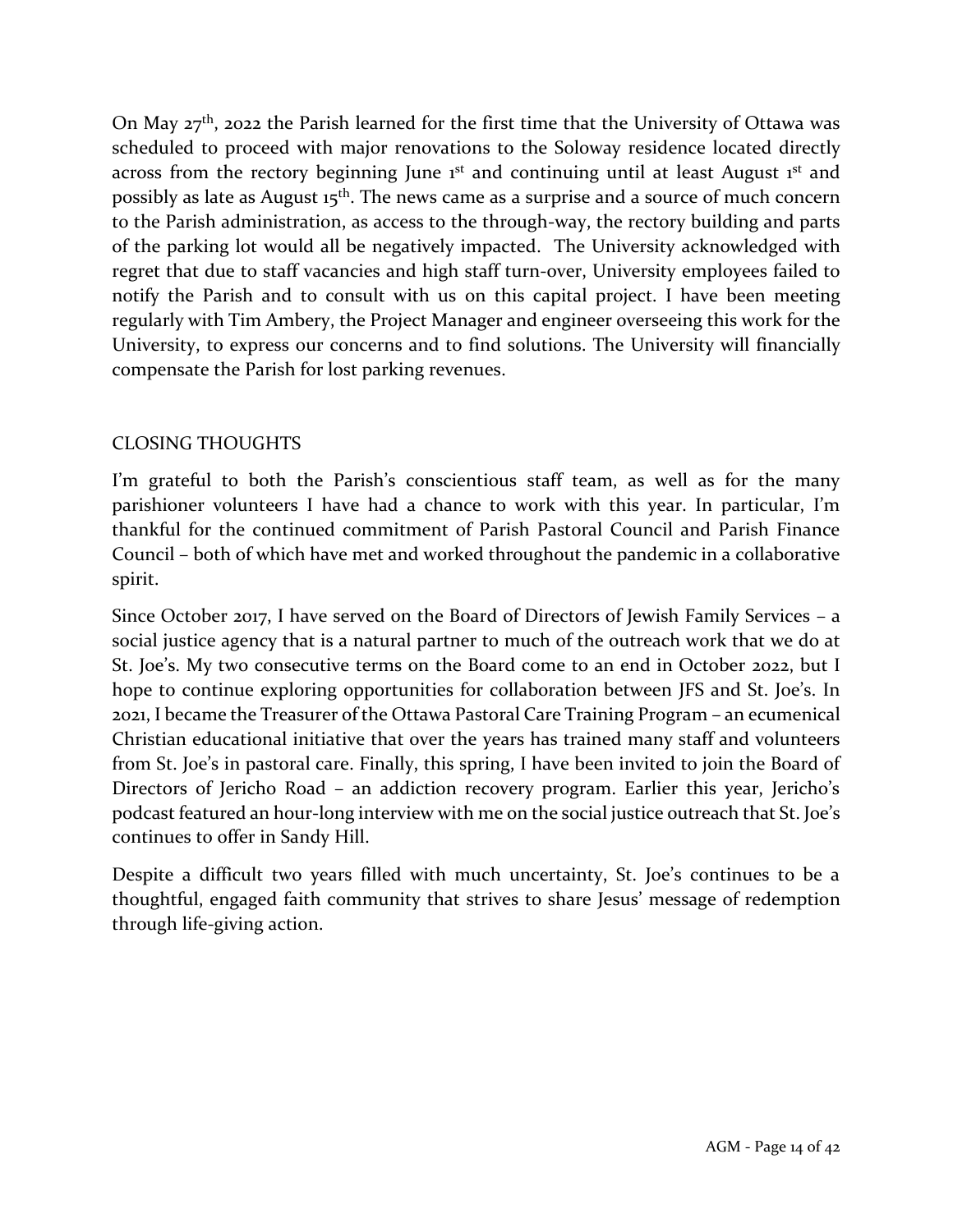# ST. JOE'S SUPPER TABLE REPORT

Contact: Kathleen Strader & Sue-Anne Hess, Interim Coordinators

#### **COMMUNITY**

As you may be aware, COVID restrictions meant that The Supper Table had to halt it's volunteer schedule for most of the year. In addition, we were required to move to a "takeaway" model of food service, rather than our usual (and preferred) "dine-in" option. Ryan Mitchell, our Manager, kept us going, assisted by Patsy on a part-time basis. The Supper Table also received funds to hire an additional eight staff on short term contracts to ensure that we provided a consistent food service despite the restrictions.

#### **SERVICE**

In 2021 we were able to meet increased demand, and offer not only the usual supper service, but also a lunch and hot breakfast as well. This is thanks to additional funding that became available to us in response to the pandemic, as below:

Government funding

- ➢ Social Services Relief Fund (to assist with staffing and food costs): \$112,470
- ➢ Federal government support for the summer student work experience program: \$24,467

Private Contributions – Major Organizational Funders

- ➢ Food Banks Canada (food and staffing): \$60,000
- ➢ Ottawa Community Foundation / Canyon Foundation Fund (for operational costs): \$30,000
- ➢ Ottawa Food Bank (food and staffing): \$20,000
- ➢ Parkdale Ottawa Community Food Partnership: \$13,300
- ➢ Anglican Church of the Messiah: \$3,100
- $\triangleright$  St. Elias Church: \$2,300
- ➢ Visitation Province: \$1,000

#### Fundraising

➢ Jam and baked goods sales & Christmas concert: \$9,100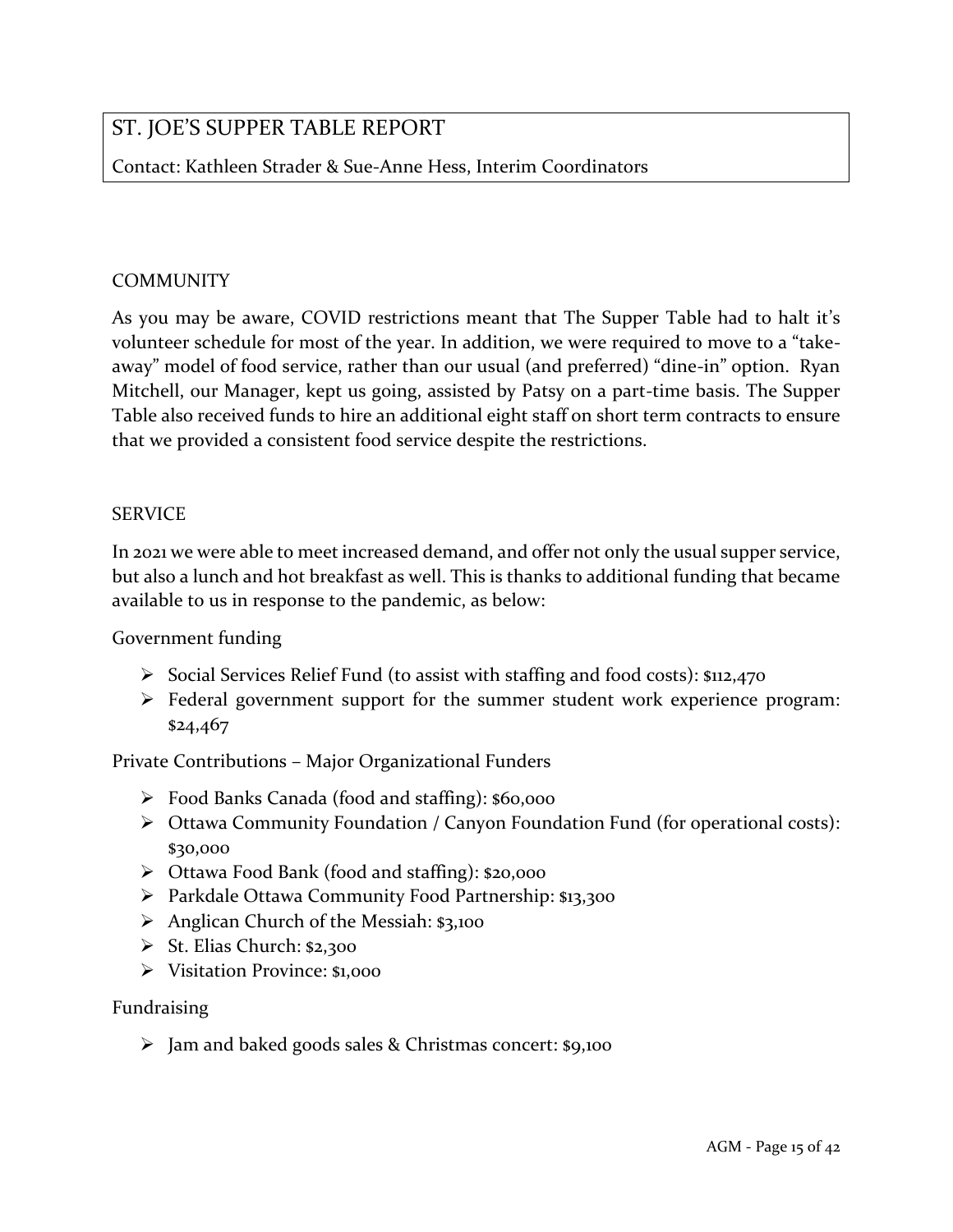Sunday offerings:

 $\triangleright$  Thank you to parishioners for providing the Supper Table with \$11,933 in support through the Sunday collection plate.

On-going partnership and in-kind contributions:

➢ Thanks to the Parkdale Ottawa Community Food Partnership, the Supper Table was provided with healthy, professionally prepared meals during dinner service through all of 2021.

#### 2022

This year, we have cut back from three, to two meals per day, offering a hot breakfast and supper service only. However, we are still offering approximately 40 breakfasts and 50 suppers per day.

With Ryan now on leave, Kathleen Strader and Sue-Anne Hess are sharing the role of "Supper Table Coordinator" in an interim capacity for the summer. We are working towards reconnecting with the parish, re-engaging our volunteers and returning (in a limited capacity) to the community-based model that has been so beloved over the years. We will also be making a major cleanout of our storage and working spaces and recommencing our fundraising activities and grant applications. It is a testament to the generosity and patience of the parish and the Supper Table Community that this service has managed to thrive and flourish, despite trying circumstances. It continues to provide much needed meals and company to those in our community.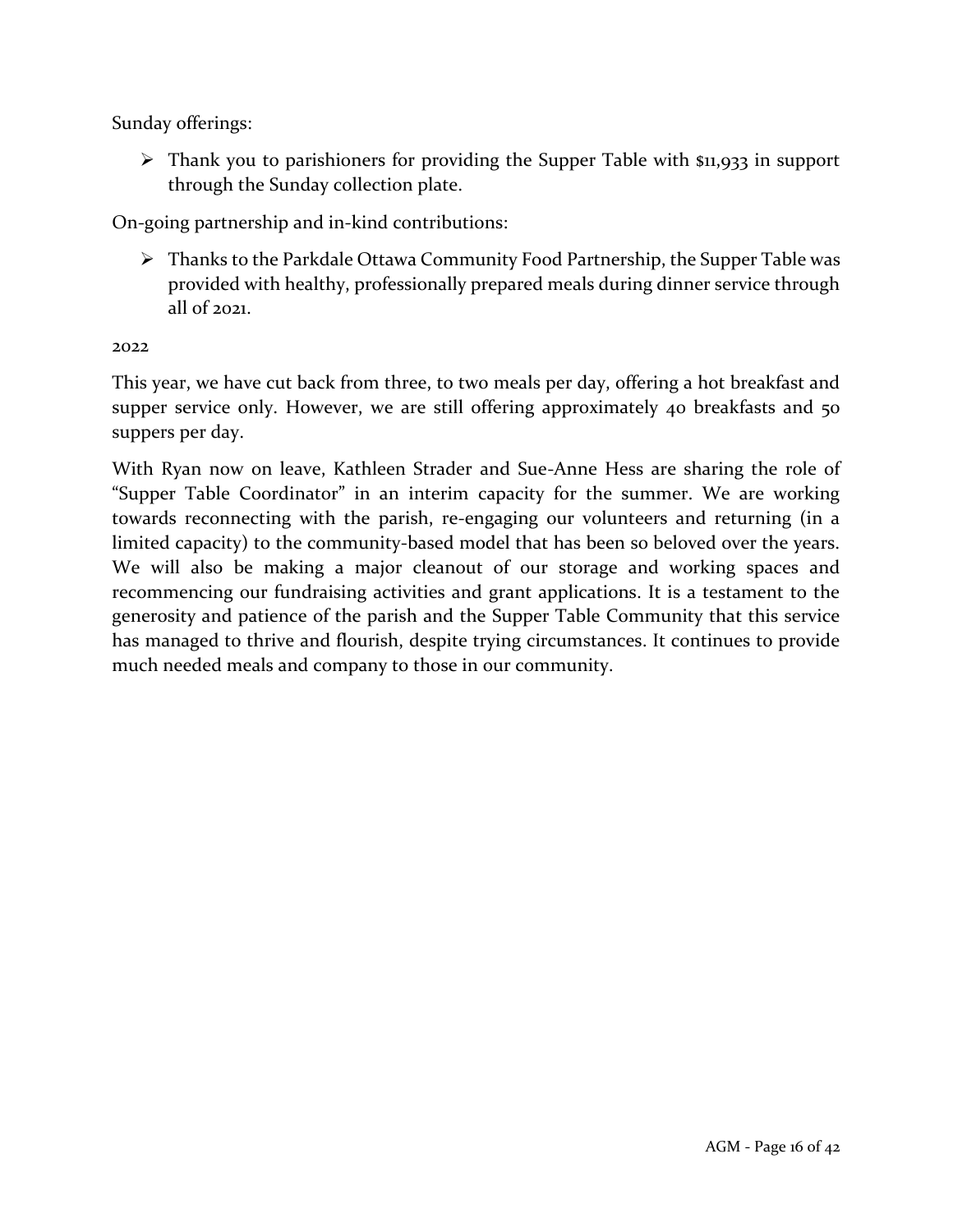# ST. JOE'S WOMEN'S CENTRE REPORT

Contact: Marsha Wilson, Director of the St. Joe's Women's Centre

#### ACCOMPLISHMENTS

City of Ottawa Funding, new programs, Centre Survey, City of Ottawa SSRF-COVID-19 funding. Recipient of Costco funding (\$5,000.00) and Stocks from a supporter in the amount of \$10,000, and a donation of \$5,000. Women Moving Forward: the committee will donate \$5,000.00 to an Indigenous program. Centre statistics have increased each month. Fundraiser Dinner under the Stars netted \$7,000. The members of the Steering Committee are working on our Strategic Plan: job descriptions, Fundraising, new members. Funding for Food Security. Volunteers cooking meals for special celebrations.

#### CHALLENGES

- ➢ Staffing: challenging to hire a new staff as the starting pay is relatively low;
- ➢ Costs of food: ordering more from the Ottawa Food Bank;
- ➢ Programs are now sometimes held in the Parish Hall as our primary space is limited;
- ➢ Donations are down: need to explore other funding options.

#### FINANCES

- ➢ Quality of Life: 2021 netted \$5,000 for programs.
- $\triangleright$  Quality of Life 2022 scheduled for Nov. 3rd

# YEAR AHEAD

- ➢ Free haircuts program reinstated;
- ➢ Programs in the Parish Hall;
- ➢ Summer outings reinstated;
- $\triangleright$  Allowing more women in at time;
- ➢ An appeal letter for donations to Catholic religious communities;
- ➢ Attending external fundraisers to raise the Centre's profile;
- ➢ Securing a partnership with an Indigenous program in Vanier.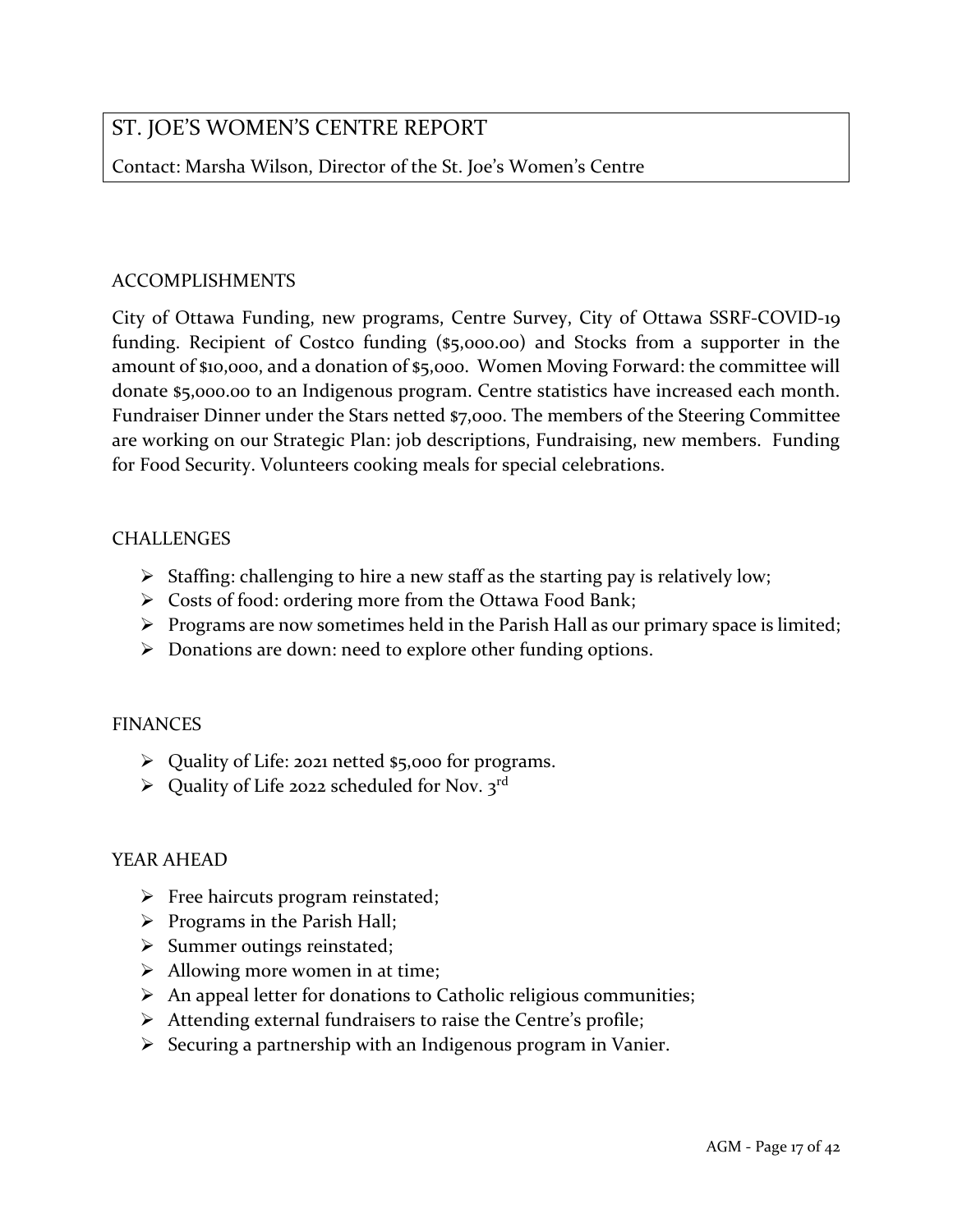### Contact: Christopher Adam, Executive Director

#### UNIVERSITY MASS

Beginning in September 2021, Fr. Jim, Jamie Loback and I stepped in to oversee faith formation and young adult ministry in the absence of a full-time staff member assigned to this position. The pandemic and the suspension, and then the partial suspension of inperson classes at the University of Ottawa led to a decline in attendance at our Sunday 7:00 p.m. University Mass. On average, 25 to 30 people attended University Mass each week in 2021. Many thanks to one of our young adults, Henry Mann, who served as the lector at nearly all the Masses between September and April. We're appreciative of Henry's commitment to the St. Joe's young adult community and wish him the very best as he pursues graduate studies at the University of Toronto this coming school year. Thanks as well to our cantor, Andrea MacWilliams, who served at the evening liturgy throughout the school year.

While the pandemic limited our ability to offer students social and community gatherings before and after Mass, we did hold an end-of-semester pizza party in December 2021. In September 2022, we plan to relaunch our community and social gatherings for young adults and to attract new students, especially as the University returns to full capacity.

#### FAITH FORMATION

In 2021/22, a total of 4 candidates and 2 catechumens were welcomed into the Catholic Church through the Rite of Christian Initiation for Adults (RCIA). Thank you to Andrew Pump who continued to be involved in the weekly RCIA program as a volunteer facilitator, as well as to a small team of volunteers that assisted alongside Fr. Jim. The pandemic required RCIA preparation to meet weekly via Zoom, but we look forward to returning to an in-person program this fall.

#### SACRAMENTAL & DEMOGRAPHIC INFORMATION FOR 2021

- ➢ Baptisms: 18
- ➢ First Communions: 2
- ➢ Marriages: 11
- ➢ Funerals: 10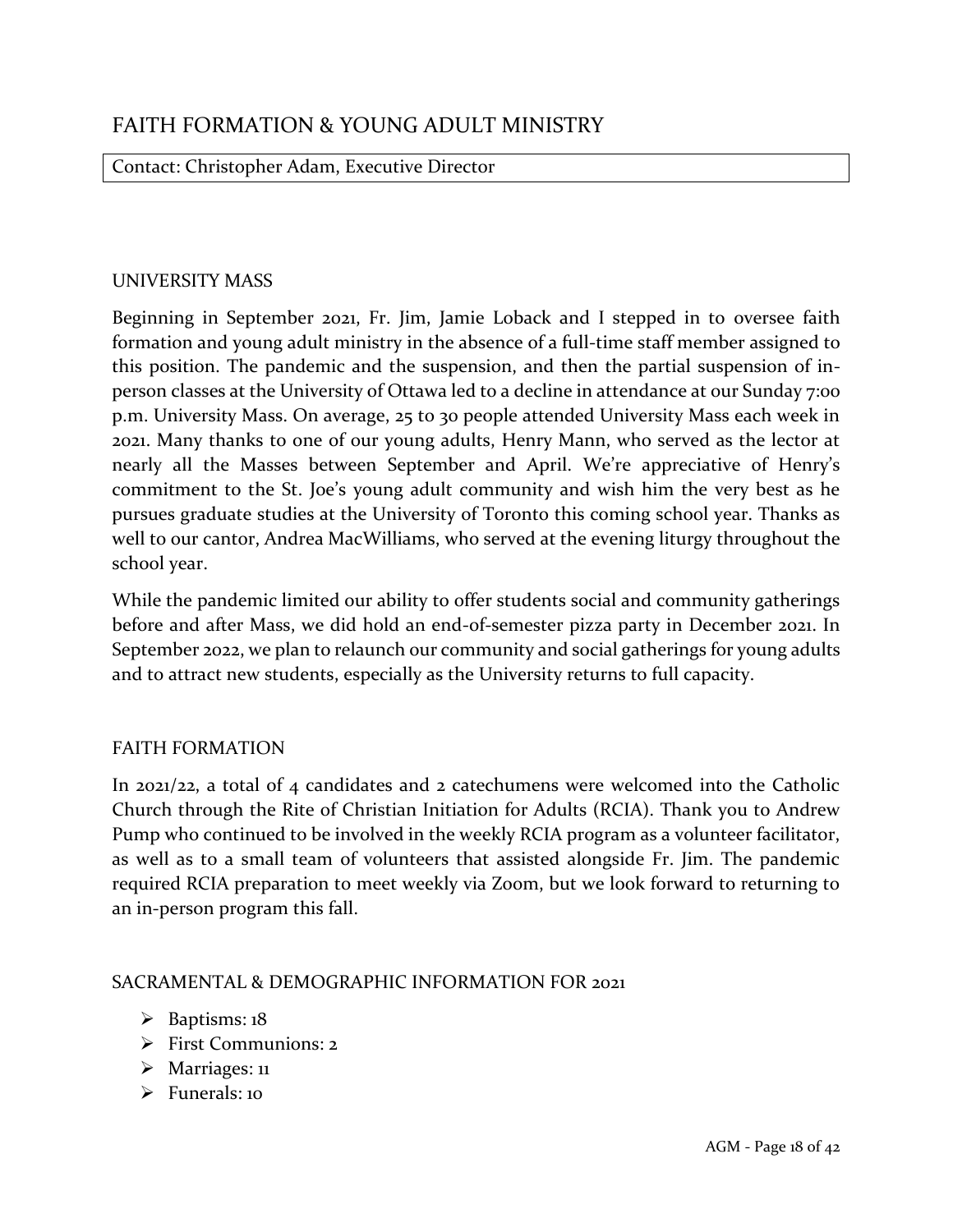#### MARRIAGE PREPARATION

Due to the staff vacancy in the Faith Formation office, the Parish had to cancel its fall 2021 and spring 2022 marriage preparation courses. We look forward to relaunching the program this coming fall.

#### WELCOMING PAUL DANSEREAU

Beginning August 1, 2022, Paul Dansereau will be joining our Parish as the new Coordinator of Young Adult Ministry and Faith Formation. For more information on Paul, please see the Executive Director's report. Moving forward, Paul will be working with many of you who are involved in various ministries.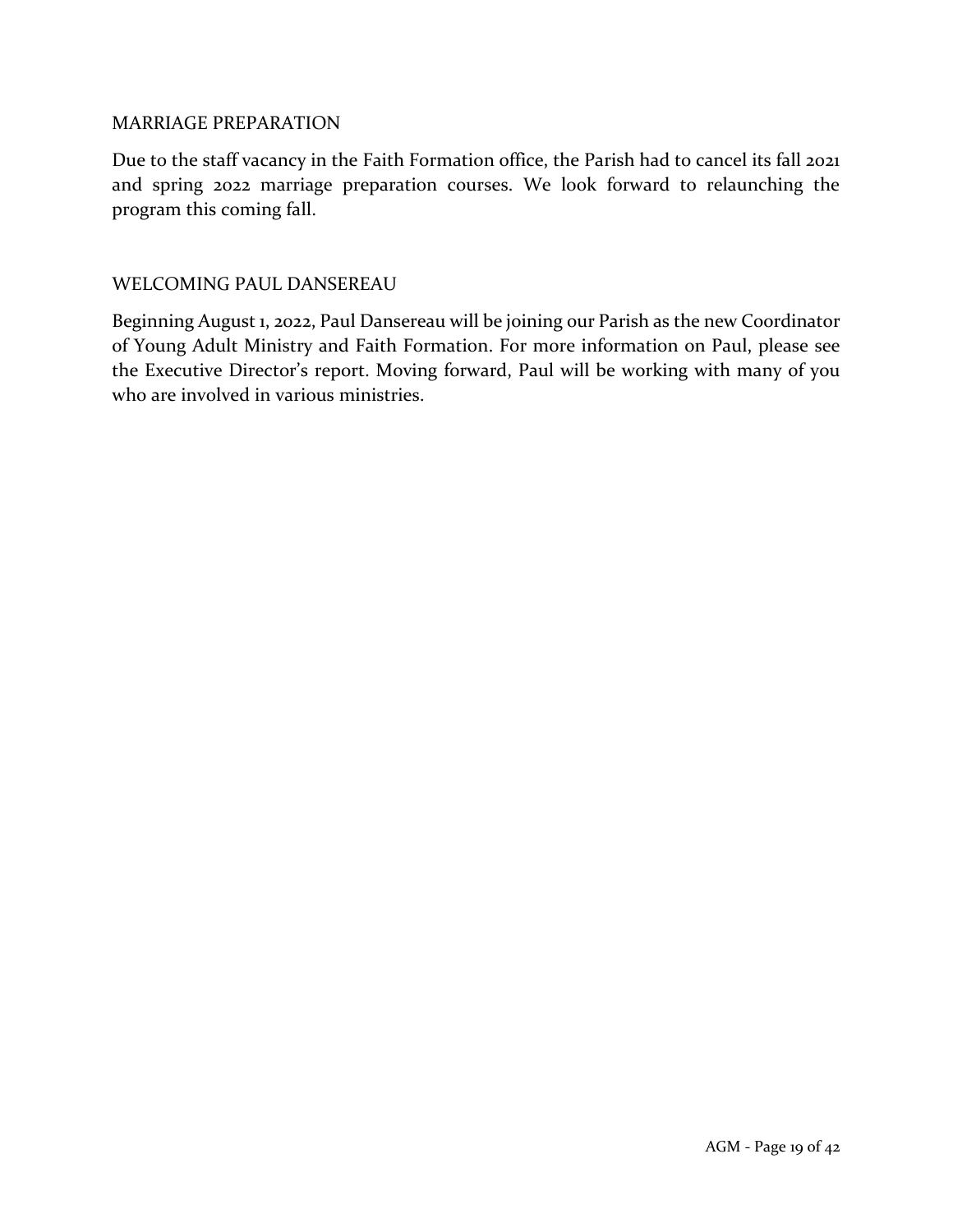# SYNODALITY MINISTRY

# Contact: Eleanor Rabnett

St. Joseph's is an inner-city parish adjacent to Ottawa University. It is a parish of choice for many parishioners who come from the suburbs and beyond seeking an adult spirituality. The parish supports many ministries in the areas of Liturgy &Music, Community Building, Faith Formation & Initiation, Pastoral Care and Social Justice. The St Joe's Supper Table and Women's Centre which are funded by parish donations, grants and the City of Ottawa.

The parish Synod sessions took place online as the city was slowly opening from COVID restrictions with a facilitator and a note taker at each session. Sessions involved 54 people, representing about 10% of the parish, in twelve groups including focus groups for staff and for the LGBT community. (Most groups had two 90-minute sessions. A few nonparishioners joined the discussions.) University Students were unable to take part because meetings were held after the final semester.

In your group's discussion, which points of view seem to be held in common on the experience of Church? Include other points of view mentioned less but are noteworthy.

- ➢ Parishioners are positive about St. Joe's parish, finding it welcoming, nonjudgemental and supportive, as contrasted with experiences elsewhere.
- ➢ Many are sad that friends and adult children no longer attend Mass. The language of the Liturgy can be a stumbling block for some. We heard calls for more catechesis, teaching masses, liturgies targeting children & young adults, and more opportunities for interaction, participation and non-traditional liturgies.
- ➢ Some newcomers find it difficult to volunteer in parish ministries and the progression to belonging is unclear.

What did the Participants say about areas where the Church is in need of healing and conversion?

➢ People want to belong and fully participate in the life of the Church. Many do not feel accepted or included. Catholic Theology on Sexuality and Family Life harms people who are divorced, women, and people who identify as LGBTQ+.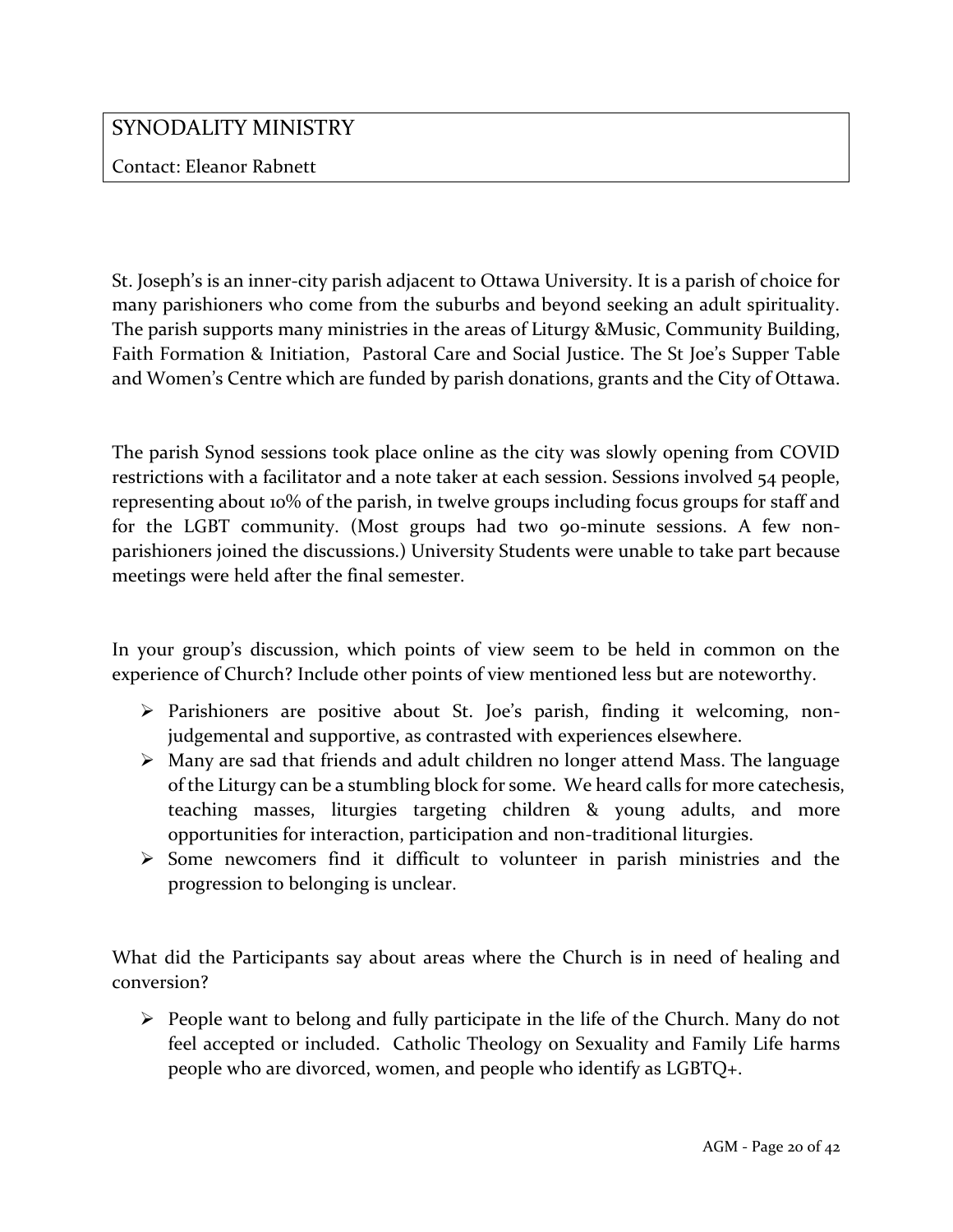- ➢ Women expect to have a voice and be treated with respect and equality. Women expect to participate in all areas of the Church; for some this includes ordination.
- $\triangleright$  The Church has much to learn from other faiths and traditions. Listening, engaging and forming relationships is key to ecumenism becoming a lived reality.
- ➢ We want to see strong leadership from the Bishops in the areas of reconciliation and healing with Indigenous Peoples and care for creation.
- ➢ Authentically involve both the laity and clergy in Church governance at all levels.
- ➢ Many support married clergy.

Through listening to the dreams, desires, and aspirations for the Church expressed by participants and through discernment, in what ways is the Holy Spirit guiding the Church to grow in synodality.

- $\triangleright$  Those who joined in our sessions loved the opportunity to give to the whole Church. They appreciated being asked these questions and so, spoke from their hearts. They also listened and felt transformed.
- ➢ Through encounter with others, we are converted to a deeper sense of God and are hopeful for church to be meaningful.
- ➢ We recommend that Synodality become the heart of our community life.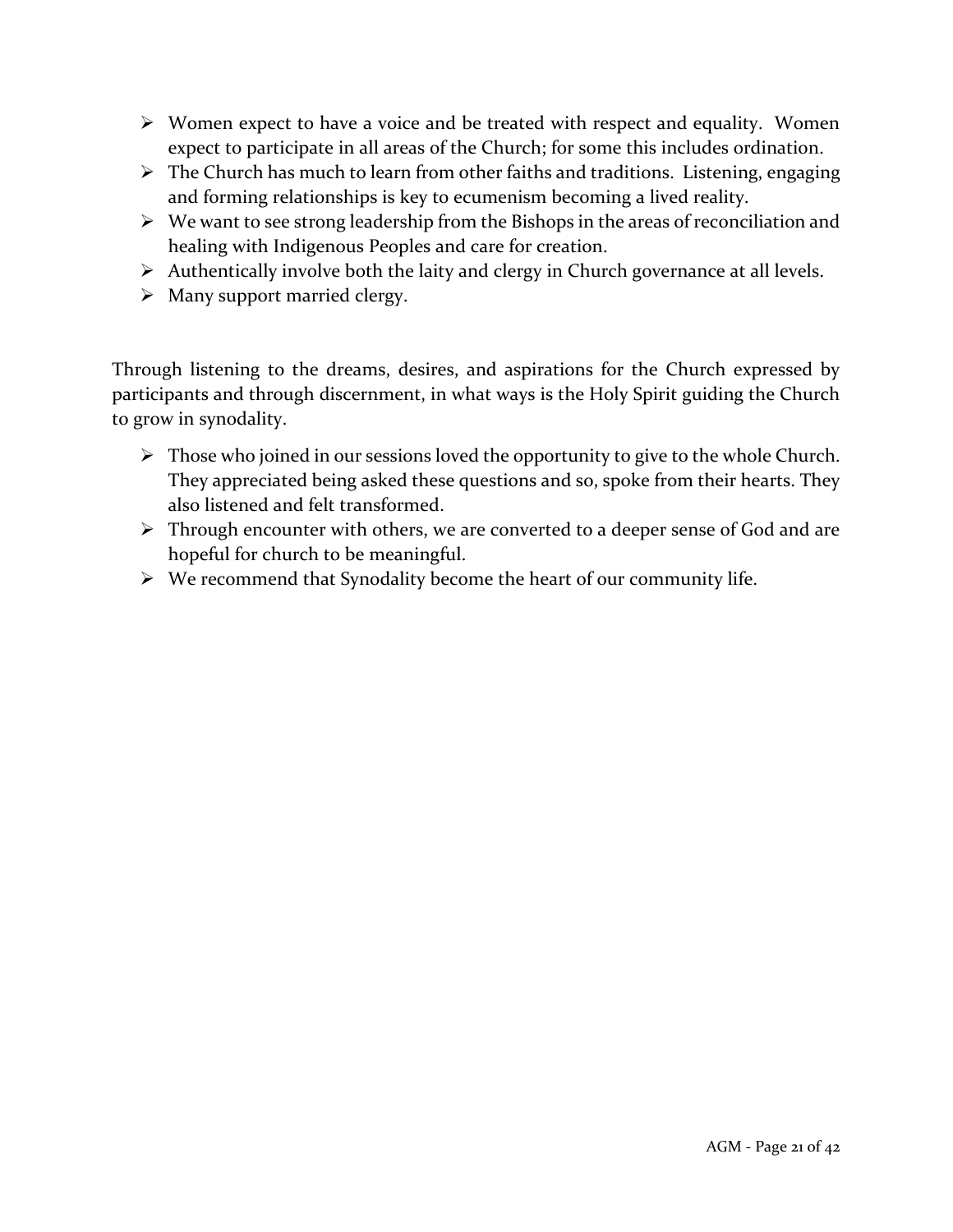# WELCOME MINISTRY

Contact: Patricia O'Grady

Due to the pandemic, the Welcome Ministry in 2021 has consisted in my welcoming by email new parishioners who registered through the parish office. This occurred thanks to the help of the parish staff to whom I offer my sincere thanks. I had the pleasure of contacting new parishioners by email and receiving their interesting responses. The Welcome Ministry had included previously a form of welcome at the back of the church for each mass. This aspect of the ministry has been cancelled since the beginning of the pandemic.

At the moment, I am the only parishioner designated under the Welcome Ministry, though of course many parishioners offer a welcome in various ways at every mass. Our pastoral team is at the very heart of the welcome received by anyone who comes in contact with Saint Joseph's parish. I will not be in a position to continue in this ministry as of September 2022. I would like to offer a few comments that might be helpful going forward.

Each mass community could have its own Welcome Ministry team, given that each community is special. I believe that the growth of the Welcome Ministry should be organic. It should develop as each mass community feels the need for it and defines what is sustainable under our present circumstances. New parishioners often indicate which mass they plan to attend when they register. It would be appropriate that they be welcomed by a member of that mass community.

Prior to the pandemic, the Welcome Desks that were present at the back of the church after the Saturday 5 p.m., Sunday, 9:30 a. m. and 11:30 a. m. masses were having difficulty in finding new volunteers and relied on a small core. I would not recommend that the parish return to that format, but that is only my opinion. This form of welcome was also paper intensive and the parish has moved towards a more paperless approach for information and registration for various activities, due to our present circumstances.

There remains the very simple gesture of greeting people at the door as they arrive. Again, I think that each mass community would have its own way of assessing that need and responding to it.

I would suggest that a conversation occur within the Parish Pastoral Council on this matter, thinking in terms of what could be in place by September 2022.

I wish to thank Maria Virjee who introduced me to the Welcome Ministry with such warmth before moving onto other areas of service. It has given me an opportunity to meet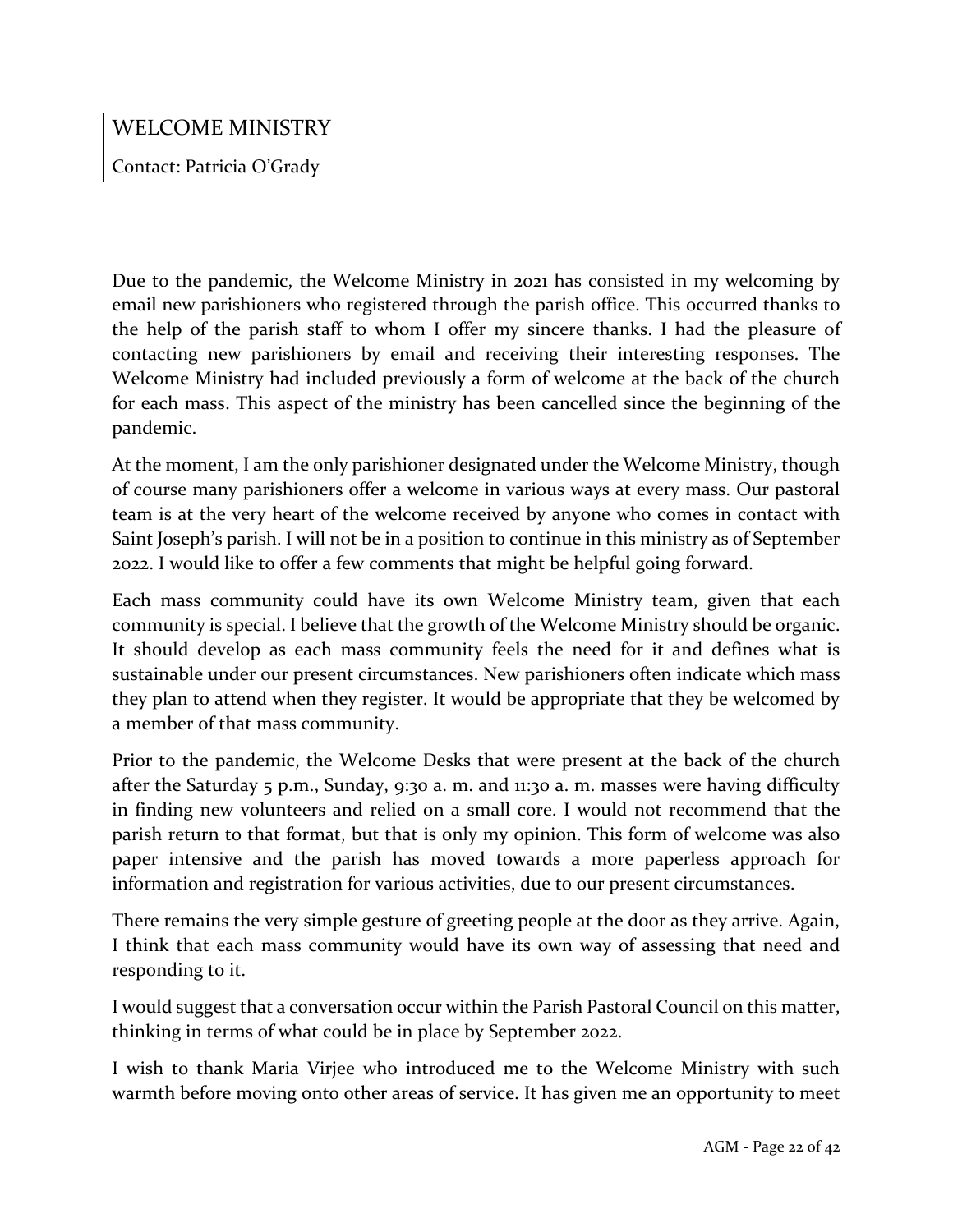wonderful people and to appreciate the remarkable contribution of St. Joseph's pastoral team in so many ways.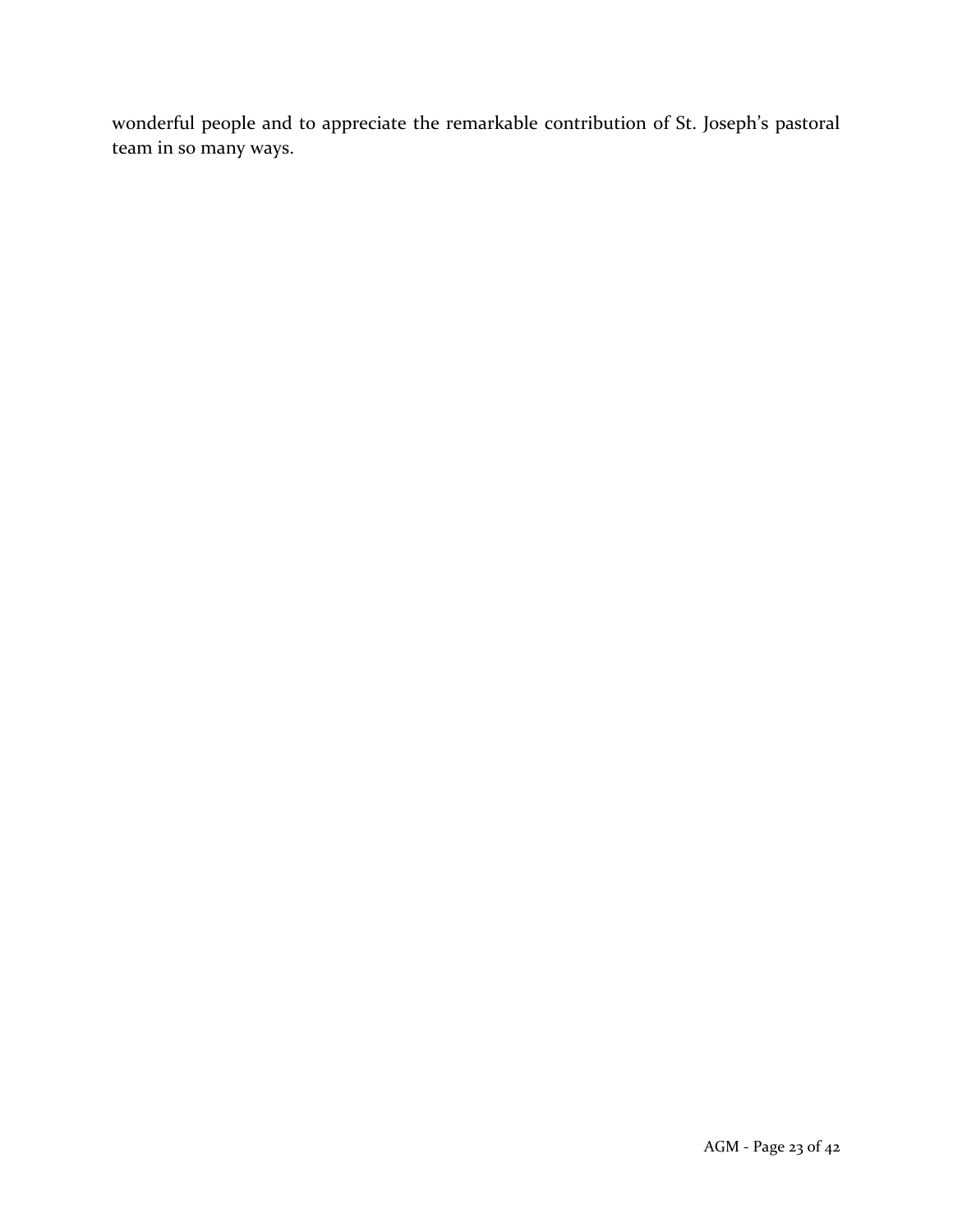# SMALL GROUP FAITH SHARING MINISTRY

# Contact: Joy Heft

Accomplishments: Our group met once again during Advent in the fall of 2021 and for Lent in 2022. The Lenten season marked the 15th anniversary of this ministry which began during Lent of 2007. Once again we resorted to Zoom on Wednesday evenings and for both seasons had consistent attendance by nine participants who looked forward to our weekly sessions. Four others received the weekly resource and were in touch from time to time. Members expressed gratitude for the opportunity to meet and share their faith while reflecting on The Word and supporting one another in prayer. It was a Spirit filled time for those who participated. Meeting on Zoom proved a benefit for those who may otherwise have been prevented from participating because of the challenge of meeting at the church in the evening especially during inclement weather. As the war in Ukraine began near the beginning of Lent we opened each session with a prayer for peace and for the safety of the people of Ukraine.

Challenges: Now that we have become used to Zoom, most of the challenges have disappeared and if anything participation is more consistent; it is likely that we will continue on Zoom in the future. While it is not quite the same as meeting in person, people were able to log on about 15 minutes early if they felt inclined as many did in order to catch up on news or share personal stories. There developed a great sense of community in the group as a result which was especially appreciated when COVID restrictions kept us otherwise isolated.

Finances: There was no cost to the parish for this ministry. We were supported technically by Chris Adam who assisted in setting up the Zoom sessions through the church. A personal donation was made to the Congregation of the Resurrection for the resource and the material was sent out electronically to participants who accessed the material on their own computer.

The Year Ahead: It is expected that we will continue to meet during Advent and Lent during the coming year most likely again via Zoom. For many it has become a seasonal ritual which allows us to nourish our faith as we build community within the parish. Many comment that they look forward the sessions.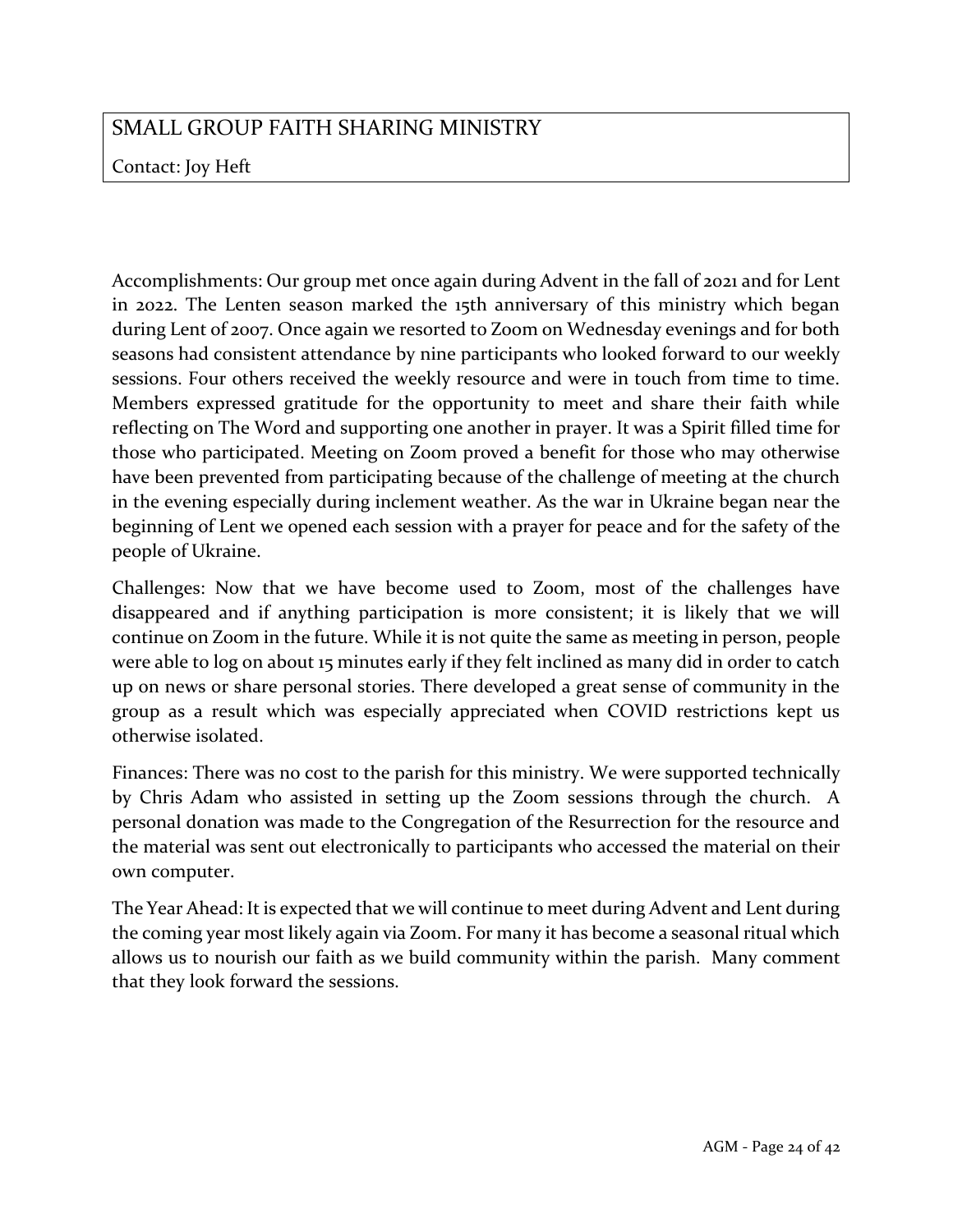# Contact: Wayne Moyle

### ACCOMPLISHMENTS

The Liturgical Environment Ministry works very hard to create an environment that emphasizes the areas of liturgical action – the altar, the ambo(s), and the gathering space. We try to create an environment that prayerfully invites worshipers into the mystery of the Eucharist. and to prepare a visual environment that contributes to the intention and reflection of the liturgical season. The members of this ministry very much appreciate feedback from parishioners. Contact any member of the team to express your opinion.

#### **CHALLENGES**

Our ministry looks forward to a return to processions and one ambo and eagerly anticipates the full involvement of all the Liturgical Ministries, hopefully, in the very near future.

#### FINANCES

Our annual budget is \$1000, however we seldom spend that much on supplies. The team very much appreciates parishioner donations of flowers at Christmas and Easter.

#### YEAR AHEAD

Our team of 11 committed volunteers is always open to new members. No experience is required. Please get in touch if you would like to join our team.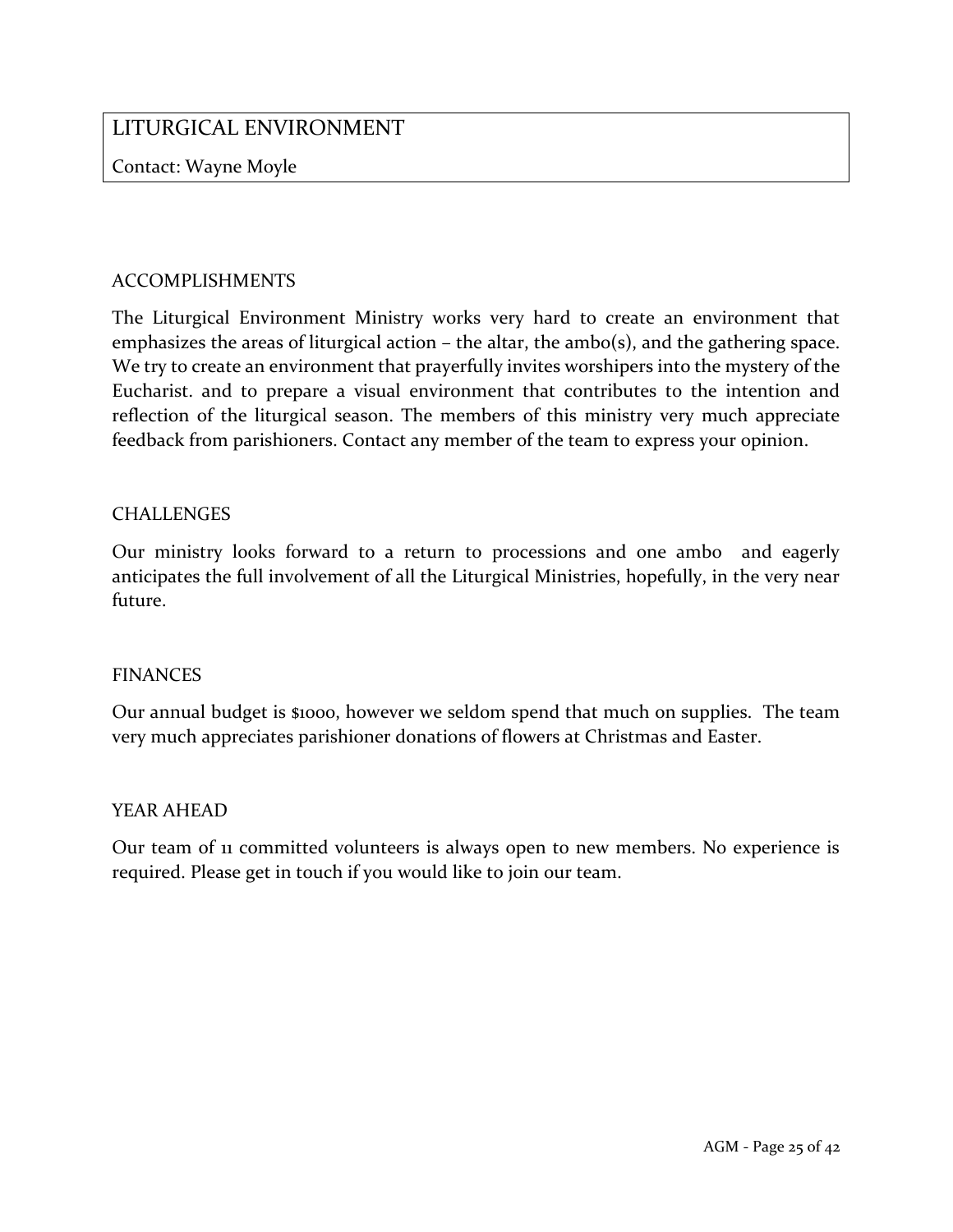# MUSIC & LITURGY MINISTRY

# Contact: Jamie Loback, Director of Music and Liturgy

With the COVID-19 pandemic continuing over the past year since the parish's last AGM, liturgy and music was limited due to the necessary restrictions to keep our parishioners and staff safe. Communion was and continues to be distributed in the form of the host only and in a single communion line with the west side of the church receiving first, followed by the east side. Shaking hands is discouraged and face masks were mandatory for all in attendance at mass. This restriction has since been lifted. Homilies and lay reflections were offered in person at mass and a pre-recorded version was distributed for those parishioners not comfortable attending in person mass. A single lector rather than multiple lectors has become the practice during the pandemic to avoid sharing microphones. Throughout the past year, the Liturgical Environment Ministry has remained very active in creating a warm, welcoming, and liturgically appropriate atmosphere for the various seasons of the church year. Throughout the pandemic, music has been extremely restricted in the weekend mass. Up until autumn 2021, congregational singing was prohibited, and a cantor sang some parts of the mass (Psalm, Gospel Acclamation, Offertory, and Communion Procession) while the congregation spoke most of the normally sung acclamations. The choir resumed rehearsals in October and resumed singing at the Sunday 11:30am mass and on the higher feasts of Christmas and Easter. The choir rehearses and sings from the loft as there is more space for physical distancing. This new placement of the choir has highlighted the acoustics and architectural intent of St. Joseph's building as the ensemble carries better from this location and has achieved an elevated sound/tone. Tom Fagan provided preludes and postludes on the church organ and prepared recordings for parishioners at home. Instrumentalists and cantors continued to lead the music at the 5:00pm and 9:30am Masses. A highlight for the Music Ministry was the second annual Service of Lessons and Carols for Christmas. This service is an element of the parish's musical life that is evolving into a tradition that we hope to promote more widely in 2022.

#### MUSIC MINISTRY: MOVING FOREWARD

As mentioned in my 2021 report, the Music Ministry will be restructured in 2022-2023. Rather than multiple adult choirs, we will re-focus with a single ensemble that will rehearse on Thursday evenings. This ensemble will be augmented with student singers who will be expected to serve as section leaders in the choir. To date, this new model has worked very well. The choir will sing primarily at the 11:30am mass but will also sing once per month at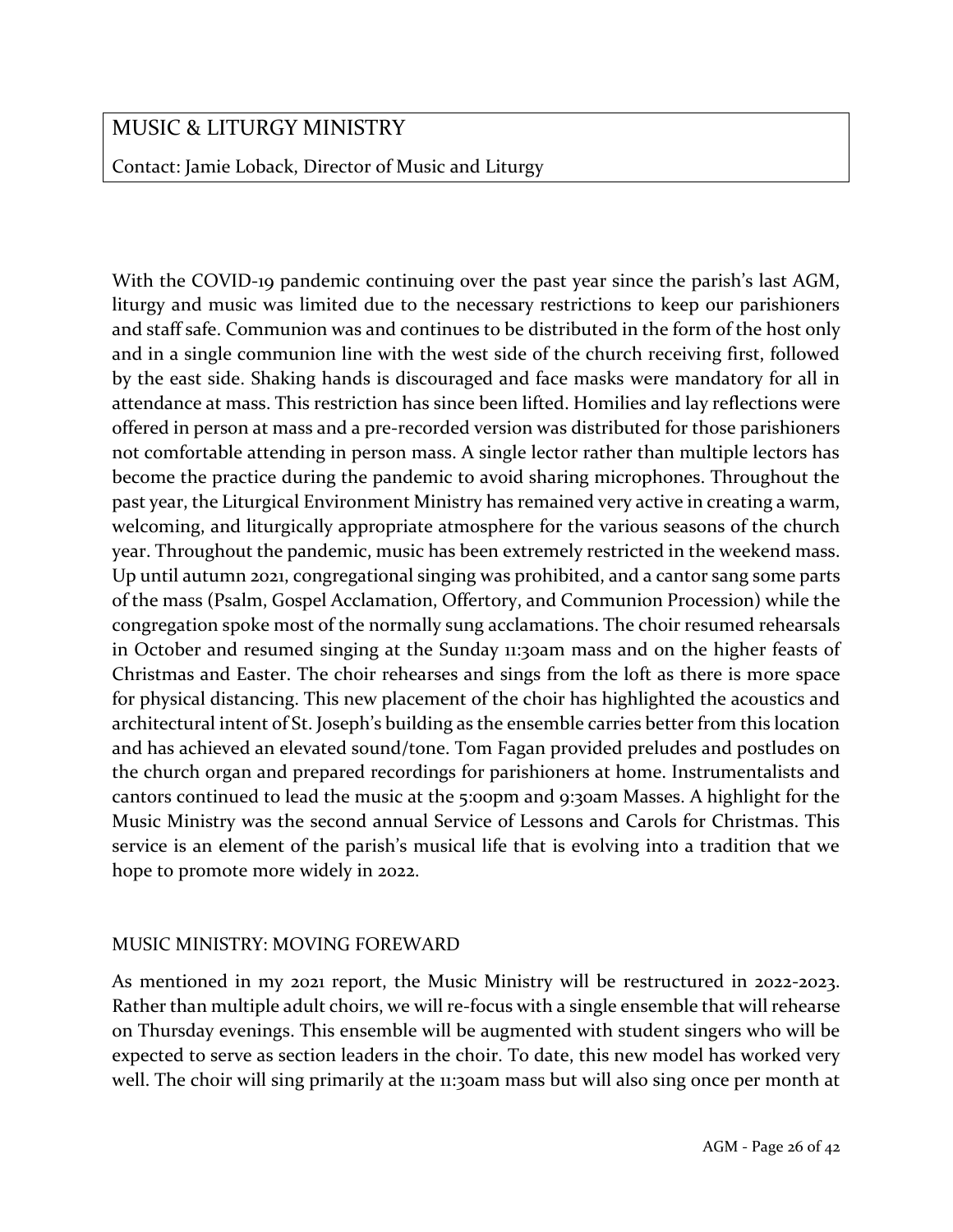the 9:30am mass and once per season at the 5:00pm mass beginning in September 2022. When

the choir is not singing at a mass a cantor will lead the singing with instrumental support/augmentation. The primary role of the Music Ministry is to promote and support congregational singing and we will use several new techniques beginning in September to encourage this. Since congregational singing resumed, the assemblies at all the masses have participated with enthusiasm. The placement of the choir will be more flexible than prior to the pandemic and will be based on weekly programming and the specifics associated with each Sunday. In addition to the changes noted above, Andrea MacWilliams has been hired as an Associate Music Director and will be responsible for re-establishing a children's choir as part of the 9:30am Mass Children's Liturgy program as well as a Student Choir at the University Mass on Sunday evenings. St. Joseph's Parish has not had a children's choir for several years and we believe this initiative will add another element of new life to our parish community.

#### CHALLENGES

Recruitment – This will be a particular focus for the reflections ministry. Over 50% of the reflectors have not yet returned to in person mass, leaving a void in this ministry. It has also become for difficult to fill the reflections schedule. In this case, Fr. Jim has provided homilies more frequently than usual.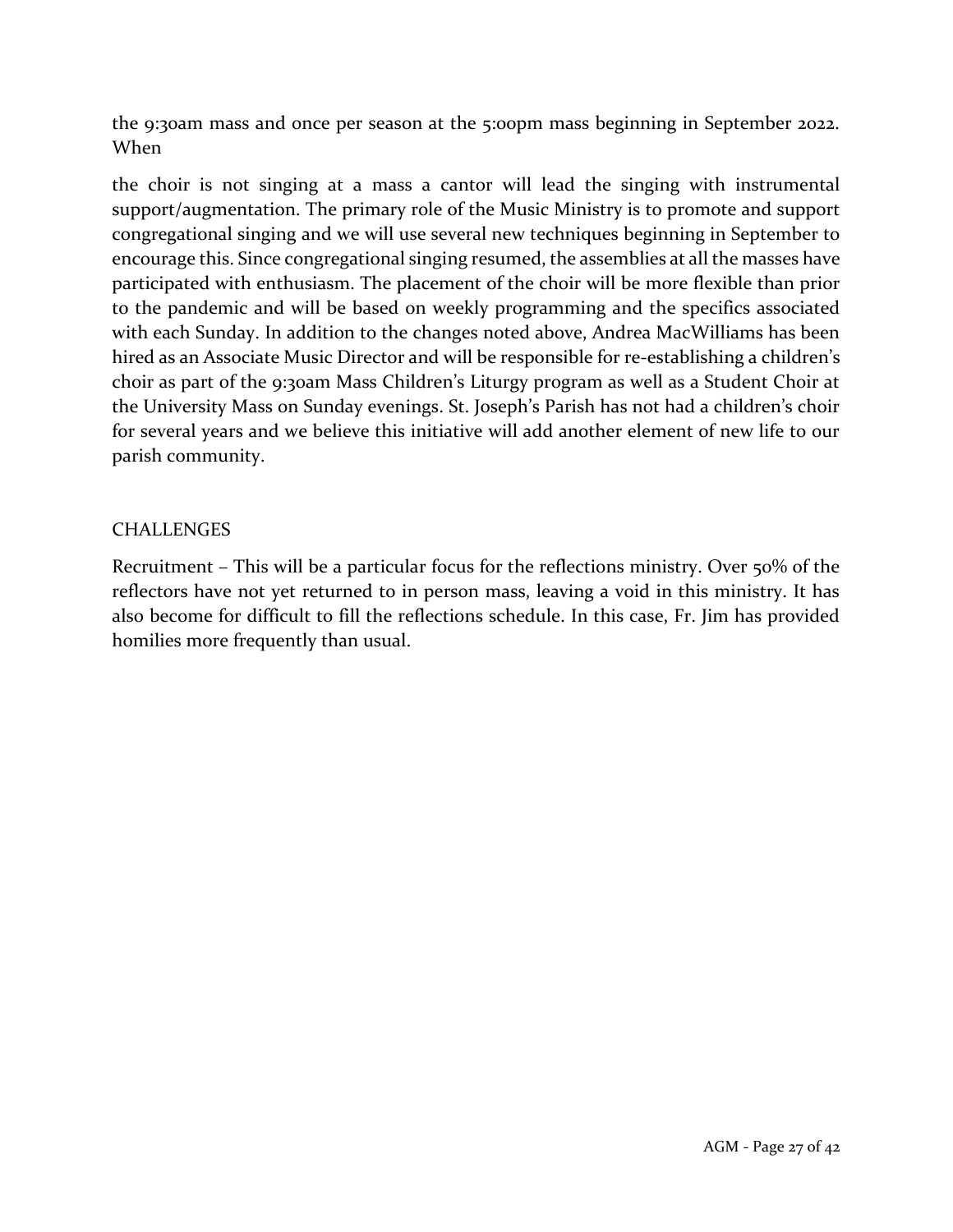# REFLECTION MINISTRY

# Contact: Eleanor Rabnett

#### ACCOMPLISHMENTS

Similar to last year, the Reflection Ministry has managed with approximately half of their members being active in their ministry during the ongoing pandemic. While things have opened up somewhat, not all of our parishioners have returned to in-person church and worship.

Reflectors who have remained active have been incredibly generous with their time and sharing their reflections in-person as well as creating a video for those who have not yet returned to active praise and liturgy at St. Joe's or others who are no longer able to come to in-person liturgy.

#### **CHALLENGES**

N/A

#### **FINANCES**

 $N/A$ 

#### YEAR AHEAD

We have begun once again to try and recruit new Reflectors which includes a period of some formation, as well as renewal for ongoing members as they continue to serve St. Joe's parish.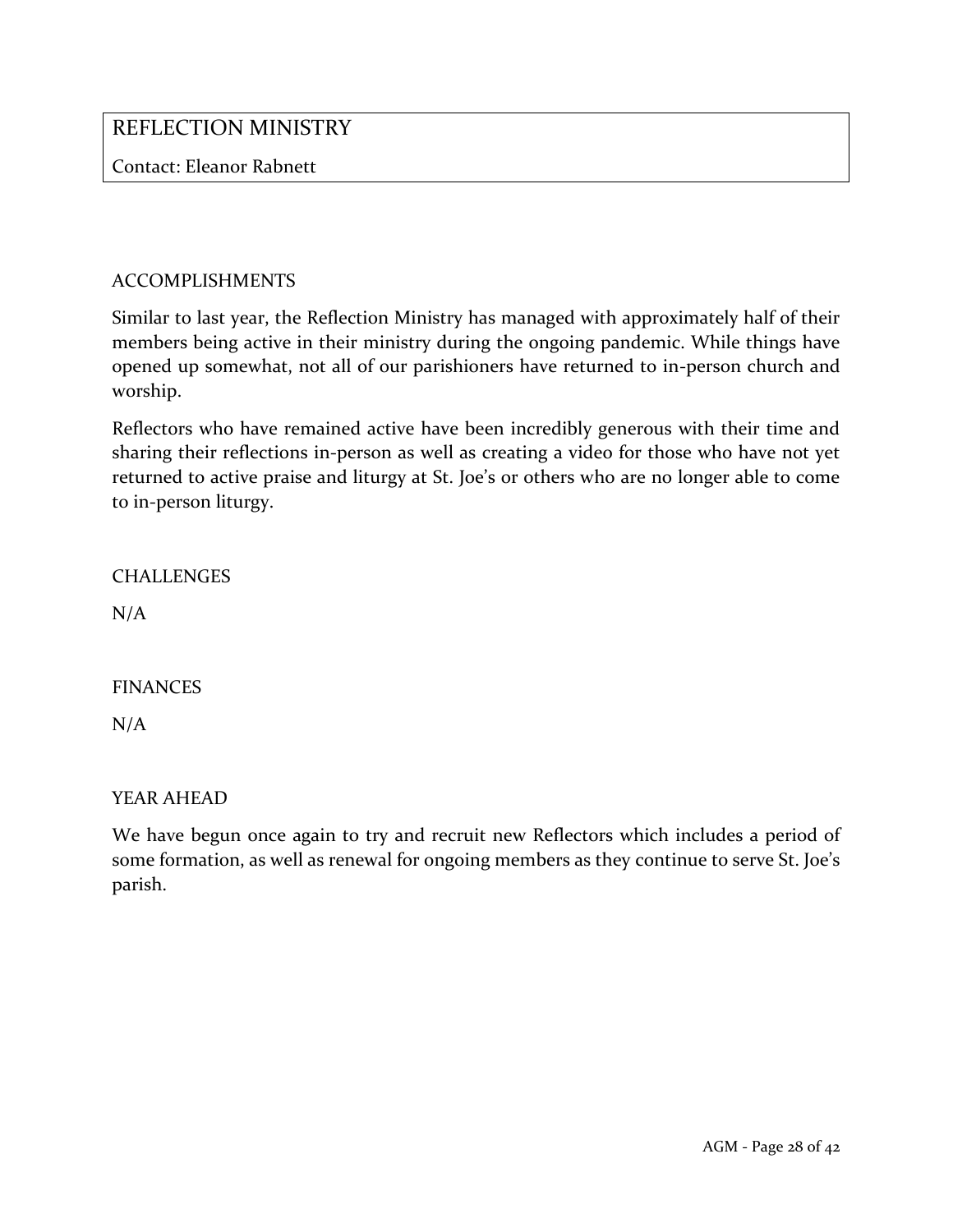# Contact: Joan O'Connell

### ACCOMPLISHMENTS

In 2021, St. Joseph's joined the Creation Care network of parishes set up by the Archdiocese under the leadership of John Dorner from our sister parish, Holy Canadian Martyrs. Mireille Church is currently coordinating the work of the Care for God's Creation office while John is away on medical leave. The network meets virtually from time to time to share information, resources and experiences thereby avoiding duplication of effort.

Efforts were made to keep the parish informed, via the weekly electronic parish update, of key events and opportunities for participation related to care for Creation, climate change, etc., during the last year. This was greatly assisted by information provided by the diocesan Creation Care office. These included:

Season of Creation (September 1-October 4, 2021) –

- ➢ The theme of the 2021 Season of Creation was A Home for All? Renewing the Oikos of God.
- ➢ Some parishioners attended the "Stations of Creation" Way of the Cross event at Holy Redeemer parish in Kanata on September 1, the launch of the Season of Creation.
- ➢ Weekly bulletin inserts shared information, practical suggestions, reflections, prayers, advocacy ideas, etc., regarding this annual period of reflection for Christians around the world, focusing on renewing our faith in the God of Creation and joining in prayer and work for the care of our common home.
- ➢ Walk or Bike to Church Sunday on October 2 and 3 was promoted.
- ➢ Parishioners were invited to attend (or watch via live streaming) the archdiocese's closing mass for the Season of Creation at Holy Redeemer parish on October 4.

COP26 – October 31-November 12, 2021

➢ Inspired by parishioner, Norah McMahon, an earth prayer network was publicized with the goal of surrounding world leaders at the UN Climate Conference with prayer so that the Conference would be a success. A link was set up on the parish website, diocesan website (via the Creation Care network) and shared with various like-minded networks and partners such as the Laudato Si' Movement, Green Churches Alliance, Development and Peace and Galilee Centre.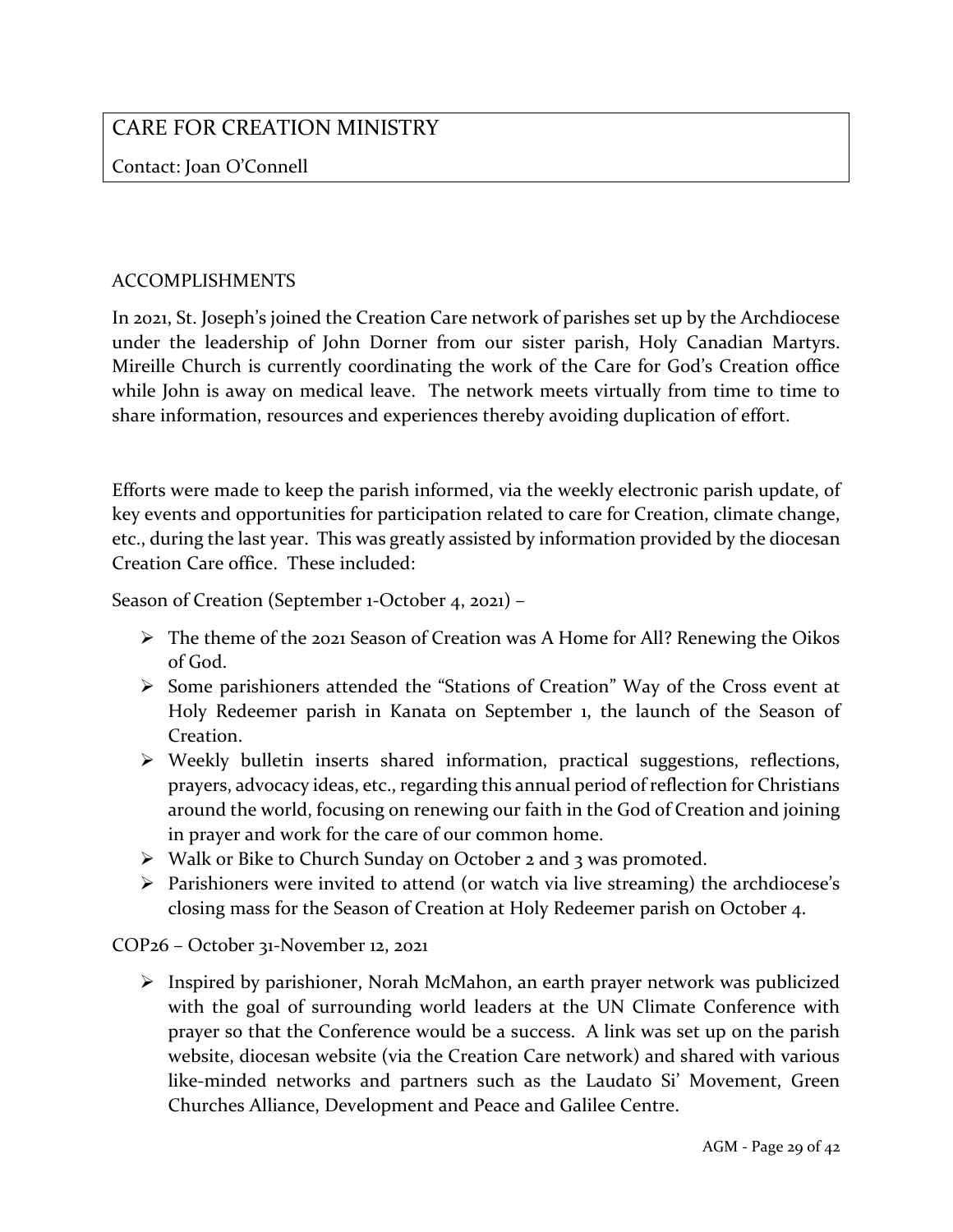- ➢ Webinars on: Divestment from Fossil Fuels, and the Spirituality of Laudato Si'; sponsored by the Archdiocesan Creation Care Office.
- ➢ World Water Day March 22 Ideas on how to observe this annual day to reflect on the gift of and sacredness of water, including webinars on Sacred Water – an Interfaith Conversation; and water stewardship in eastern Ontario.
- ➢ Webinar on The Contribution of Catholicism to Global Sustainable Development with keynote address by Cardinal Michael Czerny, S.J.; sponsored by Centre Oblat. Joe Gunn from both St. Joe's and Centre Oblat was one of the panelists.
- ➢ Earth Day April 22 Ideas on how to mark this annual day to reflect on our common home included a webinar, a call to action, photo challenge and prayer.

# CHALLENGES

There are few active members of this ministry which will be especially challenging when parishes are called to start work on their own 7-year Laudato Si' Action Plan in the fall.

# FINANCES

Nothing as yet although it is possible that the future parish Laudato Si' 7-year action plan may have some financial implications, which could also include savings.

# YEAR AHEAD

It will be necessary to strike a parish Laudato Si' action plan working group to start work on this initiative of Pope Francis and endorsed by the Association of Catholic Bishops of Ontario.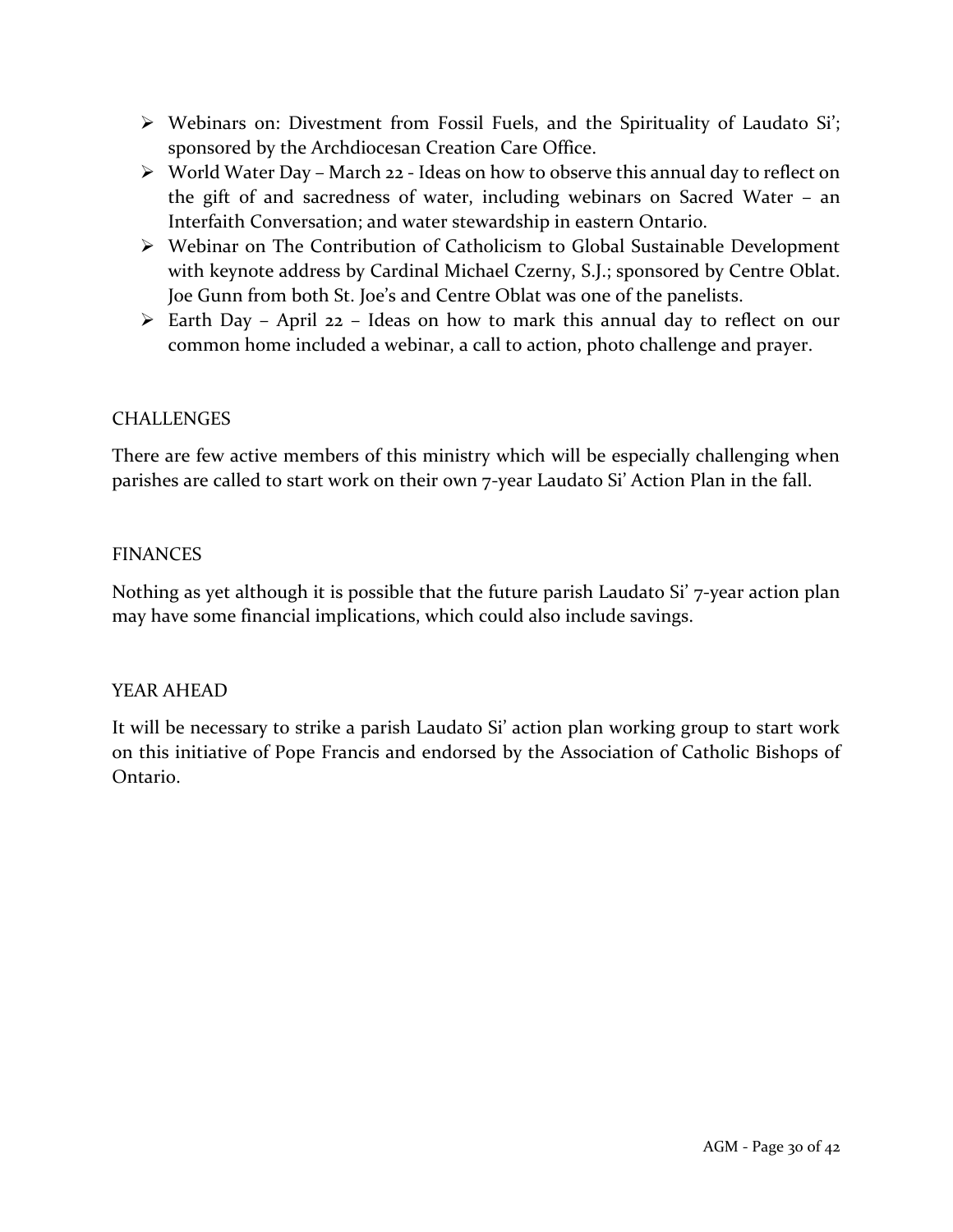# DEVELOPMENT & PEACE MINISTRY

# Contact: Larry Martin & Joan O'Connell

#### ACCOMPLISHMENTS

#### **2021**

# Share Lent

- $\triangleright$  The Share Lent campaign was virtual again in 2021 due to the pandemic. The theme was Share Love, Share Lent, inspired by Pope Francis's encyclical Fratelli Tutti.
- $\triangleright$  The DPCC national office organized many virtual events for the campaign including a Way of the Cross and a live Solidarity mass on Salt & Light TV on Solidarity Sunday, the 5th Sunday of Lent, which is the day of the annual collection for DPCC in all the parishes across Canada. All these events were publicized in the parish weekly update along with other resources like the interactive solidarity calendar.
- ➢ The campaign also sought to increase the number of monthly, "Share Year-Round", donors, thanks to a large fund created by a number of religious institutions including the Oblates of Mary Immaculate - where new monthly donors would have their contributions matched for one year. Increases in monthly donations from existing Share Year-Round donors would also be matched for one year. This was highlighted in our weekly electronic parish updates during Lent.
- $\triangleright$  As is the parish's tradition, the Solidarity Sunday reflection was offered by a member of the parish Development and Peace committee for all week-end masses.
- ➢ To provide another way for parishioners to donate to DPCC, the parish added Development and Peace to the list of funds that donors to St. Joe's can choose from on its Canada Helps page.
- $\triangleright$  The parish collected \$2,452 in contributions to DPCC in the Share Lent collection. This does not include donations made directly to DPCC, amounts contributed by Share Year Round donors, or cheques made out to Development and Peace (which the parish forwarded to DPCC). This was up slightly from the 2020 collection of \$2310.

# Education and Action Campaign

➢ The fall 2021 education and action campaign had the theme People and Planet First. The focus was on the need in Canada for mandatory human rights and environmental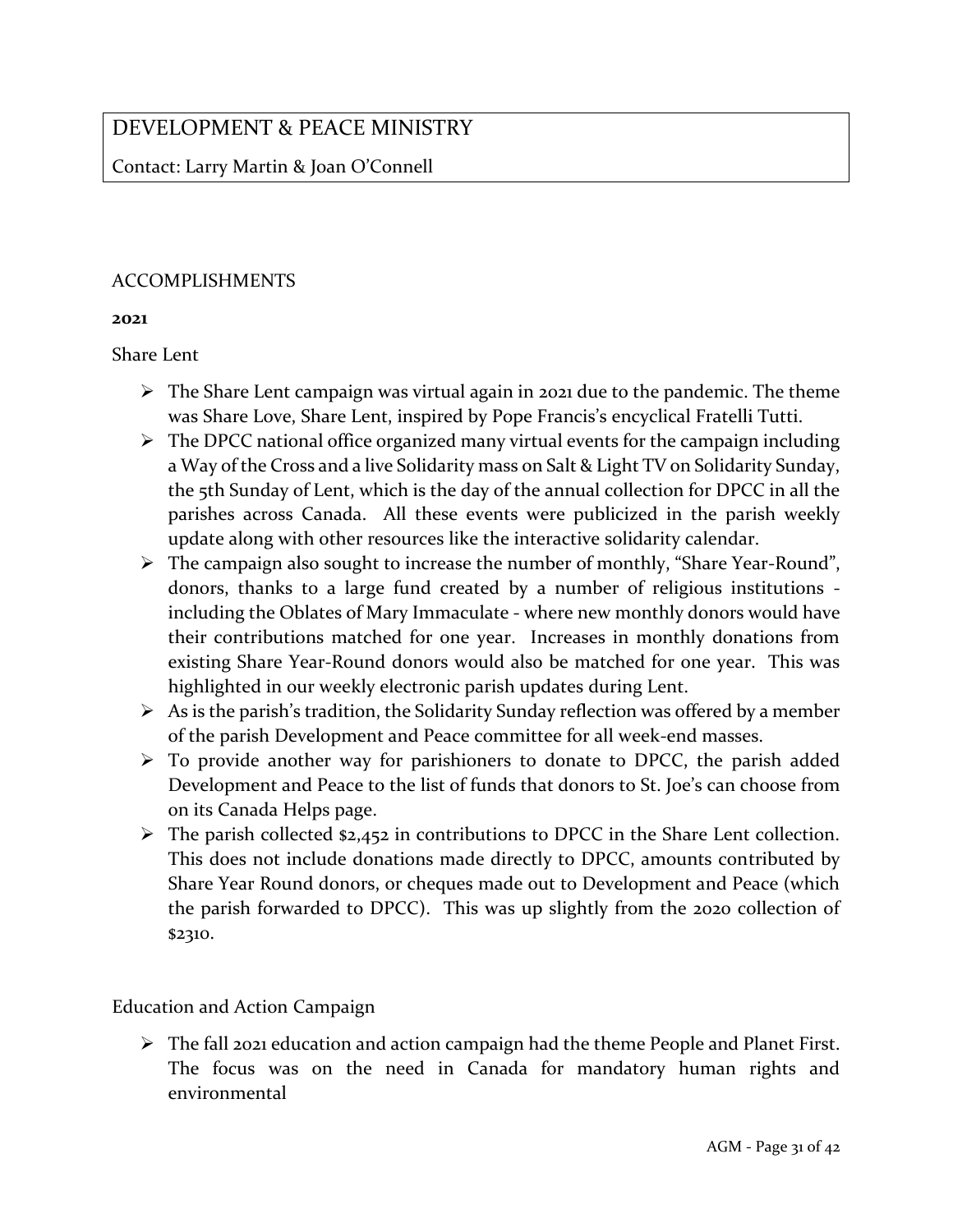due diligence legislation that would hold Canadian companies operating abroad accountable throughout all parts of their operations and supply chains.

- ➢ Parishioners were invited, via the weekly on-line bulletin, to an on-line workshop conducted by DPCC staff and members to learn more about the campaign, hear stories from DPCC partners and communities who have been harmed by companies operating in the Global South and learn about the Parliamentary Petition directed to the Minister of International Affairs requesting that Canada bring in this type of mandatory legislation.
- $\triangleright$  The parish DPCC committee met virtually to discuss the campaign and decided that it would, with parish permission and appropriate Covid safety protocols, invite parishioners to sign this petition on the week-ends of November 20-21 and 27-28. Committee members were at all masses to assist and answer questions. In all, 142 signatures were obtained. As a result, the parish Committee decided to seek meetings with four local Members of Parliament representing St. Joe's parishioners to ask them to present these petitions in the House of Commons.

#### **Into 2022**

Share Lent

- ➢ Easing of Covid-19 restrictions allowed for more in-person opportunities in 2022.
- ➢ Short articles about DPCC, its partners and the campaign were included in the parish electronic update each week during Lent.
- ➢ The Share Lent mini-magazine, containing stories of DPCC partners, was handed out to parishioners at all masses by members of the parish DPCC committee on the 1st Sunday of Lent.
- ➢ An in-person Solidarity Way of the Cross was conducted over three Sundays in Lent in between the 9:30 and 11:30 masses, with five stations of the cross focused on each week. A small but committed group of parishioners (10-12) attended each week. The first week was held in the church but with Fr. Jim's help the following two Sundays were held in the quieter parish library. Attendees took turns reading the various parts and all enjoyed a brief period of reflection afterwards. Participants endorsed continuing this model during Lent next year.
- ➢ On Solidarity Sunday the 5th Sunday of Lent a Symbols of Solidarity procession was held at the start of each mass, replacing the Introductory Rites. Members of the parish DPCC committee participated in the procession or read the text describing each of the symbols and linking them to partner groups of DPCC and their lived experiences. Parishioners other than committee members were also recruited to participate in the procession. Comments were received after mass from a number of parishioners who found it very moving. Many thanks to Fr. Jim for his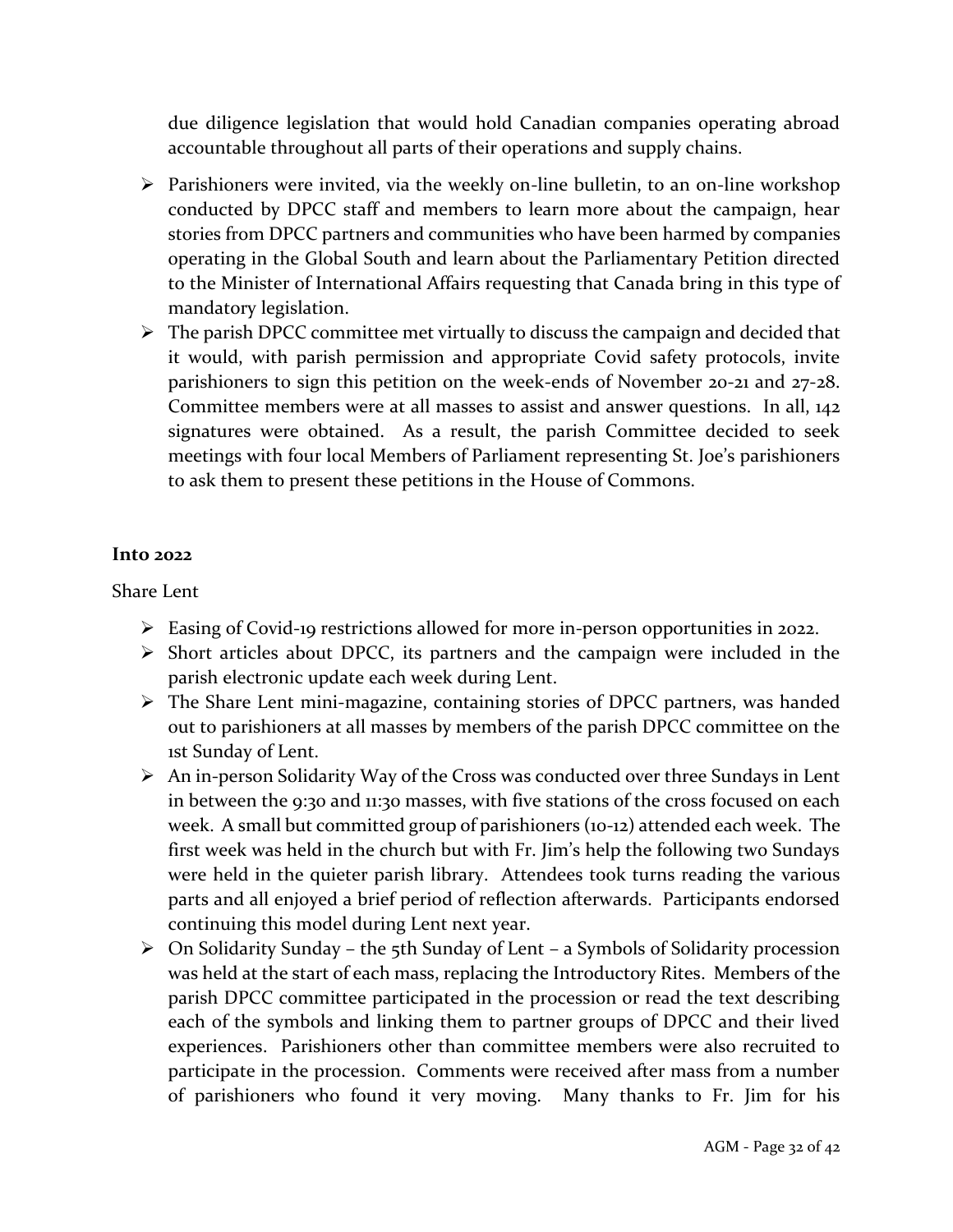wholehearted support for this. As has been the tradition at St. Joe's, the reflection at all masses was given by a member of the DPCC committee.

- ➢ This year's Share Lent collection amounted to \$3303 which was a significant increase over the preceding year. Parishioners were thanked in the weekly electronic update.
- ➢ We have a few new members of the DPCC committee this year and other parishioners have expressed interest. This has helped greatly with all the actions that were taken during the Share Lent campaign.

Education and Action Campaign update

- ➢ A meeting was held on May 4, 2022, with Anita Vandenbeld, MP for Ottawa West-Nepean and Parliamentary Secretary to the Minister of International Development. She was not able to accept the petitions because of her position as Parliamentary Secretary. Nonetheless, it was a positive meeting and she indicated that holding Canadian companies accountable for their actions when operating in the Global South is an issue that is important to her, in part due to her experiences working in the Democratic Republic of Congo.
- ➢ Meetings with three other local MP's have been requested and appointment dates are still pending.

# **Other**

- ➢ DPCC was the subject of one of the videos in the parish's ongoing Parish History Series. Joan O'Connell from the parish DPCC committee shared her knowledge and experiences with Development and Peace and how it is through Development and Peace that she feels she most fully lives out her faith.
- $\triangleright$  Information on the devastating August 14, 2021 earthquake in Haiti and how some of DPCC's partners were able to immediately swing in the action and assist was included in the weekly update.

You might be interested in this ministry if:

- ➢ Catholic Social Teaching speaks to you;
- $\triangleright$  you are concerned about injustice with respect to people and the planet generally and inequality between the Global South and countries of the northern hemisphere in particular;
- ➢ you would like to be part of a democratic, social movement of international solidarity created by the Canadian bishops over 50 years ago that seeks to effect real change.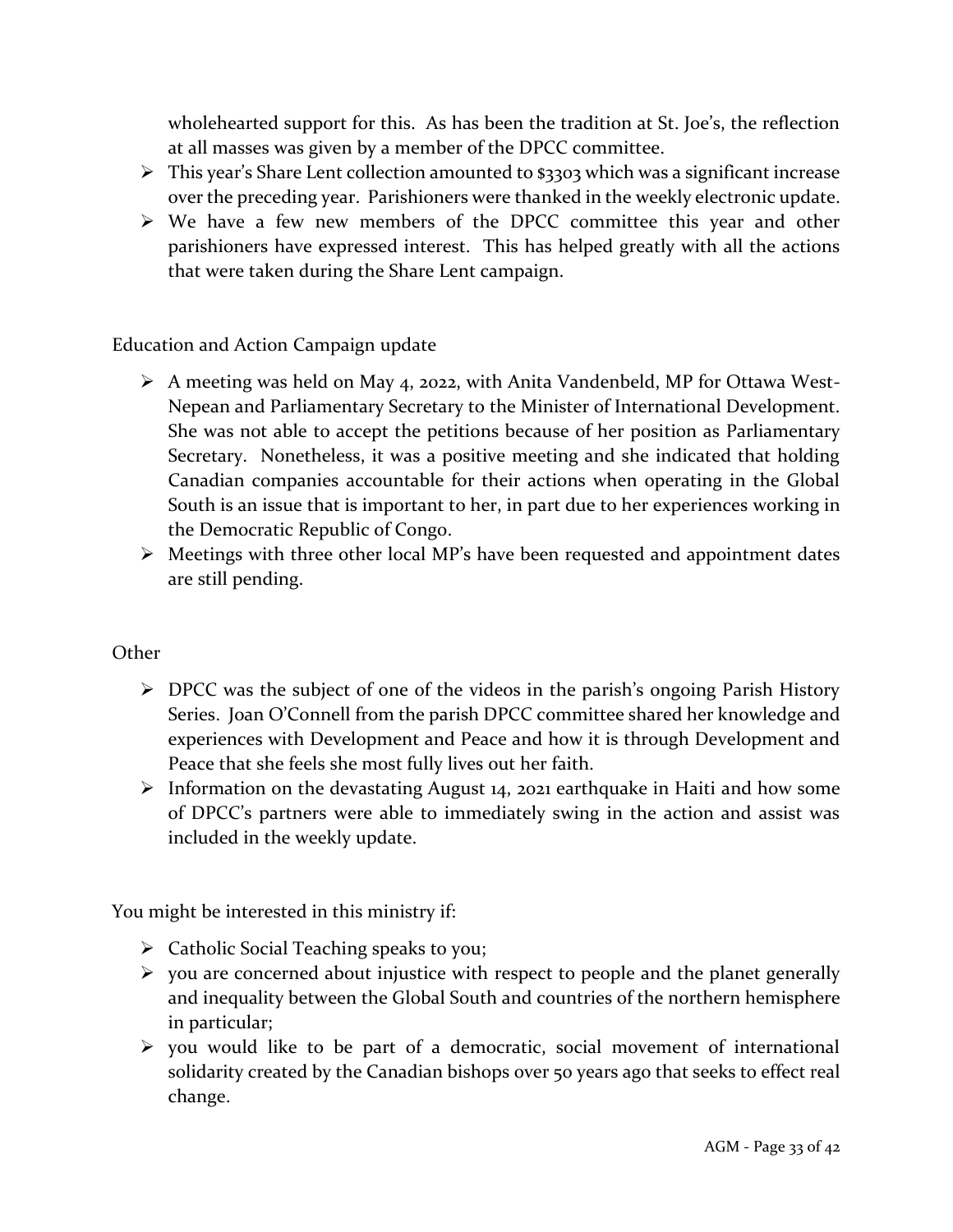#### **CHALLENGES**

It was a good year, greatly assisted by a return to in-person worship and eased Covid-19 restrictions.

#### FINANCES

See ACCOMPLISHMENTS above for Share Lent collection amounts.

#### YEAR AHEAD

The committee is hoping to resume its sale of fair trade coffee after the week-end masses. In the past, this has resulted in an additional \$1000 being raised for Development and Peace each year.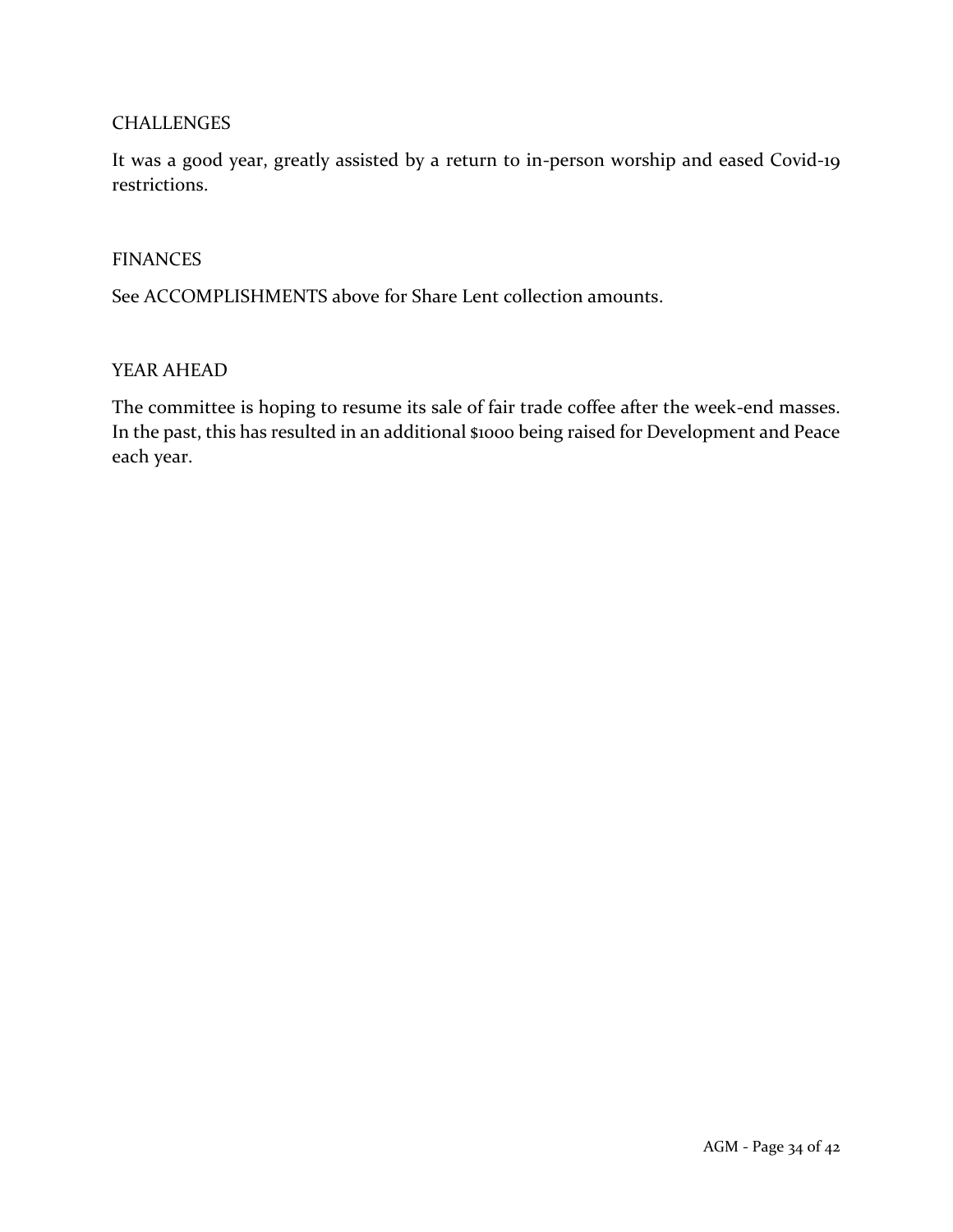# FUNERAL MINISTRY

Contact: Dona Bowers, Pat Shaughnessy, and Dianne Taylor

#### MISSION STATEMENT

*The Funeral Ministry meets with the family of the deceased to facilitate and guide in the liturgical planning of their loved one's funeral. Our goal is for the family to feel welcome and comfortable, as we collaboratively ensure a meaningful, healing, Christian experience.*

#### HIGHLIGHTS

There were very few funerals at St Joseph's Parish during the course of the pandemic. Many celebrations of life were postponed until after any possibility of a "lock down" and people felt safe when gathering. This has been very difficult for families. There was very little opportunity for people to grieve publicly while being surrounded by family and friends. Some opted to have graveside services that included only immediate family members. Unfortunately, the parish was not always involved.

 We did however celebrate the lives of 12 parishioners. Those funerals would be recorded in the parish directory. There was no gathering after the liturgy.

 In January of 2022, Dona Bowers, Pat Shaughnessy and Dianne Taylor met with Fr. Jim, Jamie Loback and Chris Adam to outline and review the purpose of this ministry. It was also an opportunity to discuss future needs of the ministry.

 As a result, we were able to establish clearer roles for the staff before and during a funeral. Based on the parking concerns that have arisen during a funeral, some welcomed changes have occurred. The new parking signs are very effective and are respected by all those using the lot.

 Our meeting also resulted in the team successfully welcoming new members. Pat, Dona and Dianne agreed to personally mentor all of the new members.

These few changes have resulted in our being able to better serve the families as they process their grief and prepare a meaningful liturgy for their loved ones.

#### FINANCES

We have no financial needs at this time.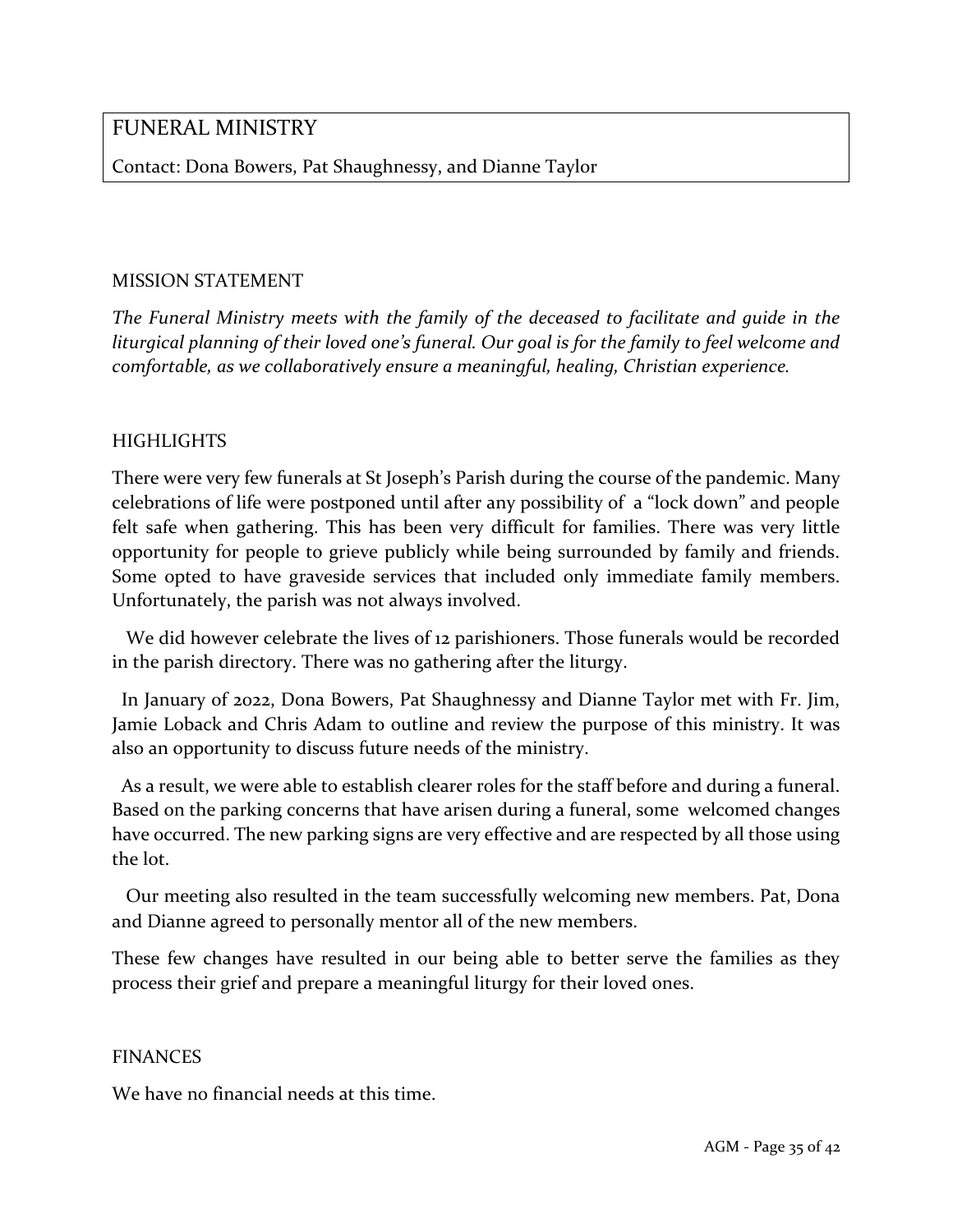#### LOOKING AHEAD

There have been several requests to hold a planning session for fellow parishioners. A date will be set later.

 Hopefully we will have another Memorial service in November to honour the many friends and relatives who have died during the past few years.

 The support and assistance that we are able to provide is welcomed by the grieving families as they search for a way to celebrate the lives of their loved ones through a meaningful and reflective liturgy.

 Thank you to all who participate in the preparation and celebration of the life of someone in our community. The contribution that is made by each staff member and each member of this ministry does not go unnoticed.

 Many former parishioners request to have their funeral back at St Joe's. This is wonderful tribute to the legacy of the parish.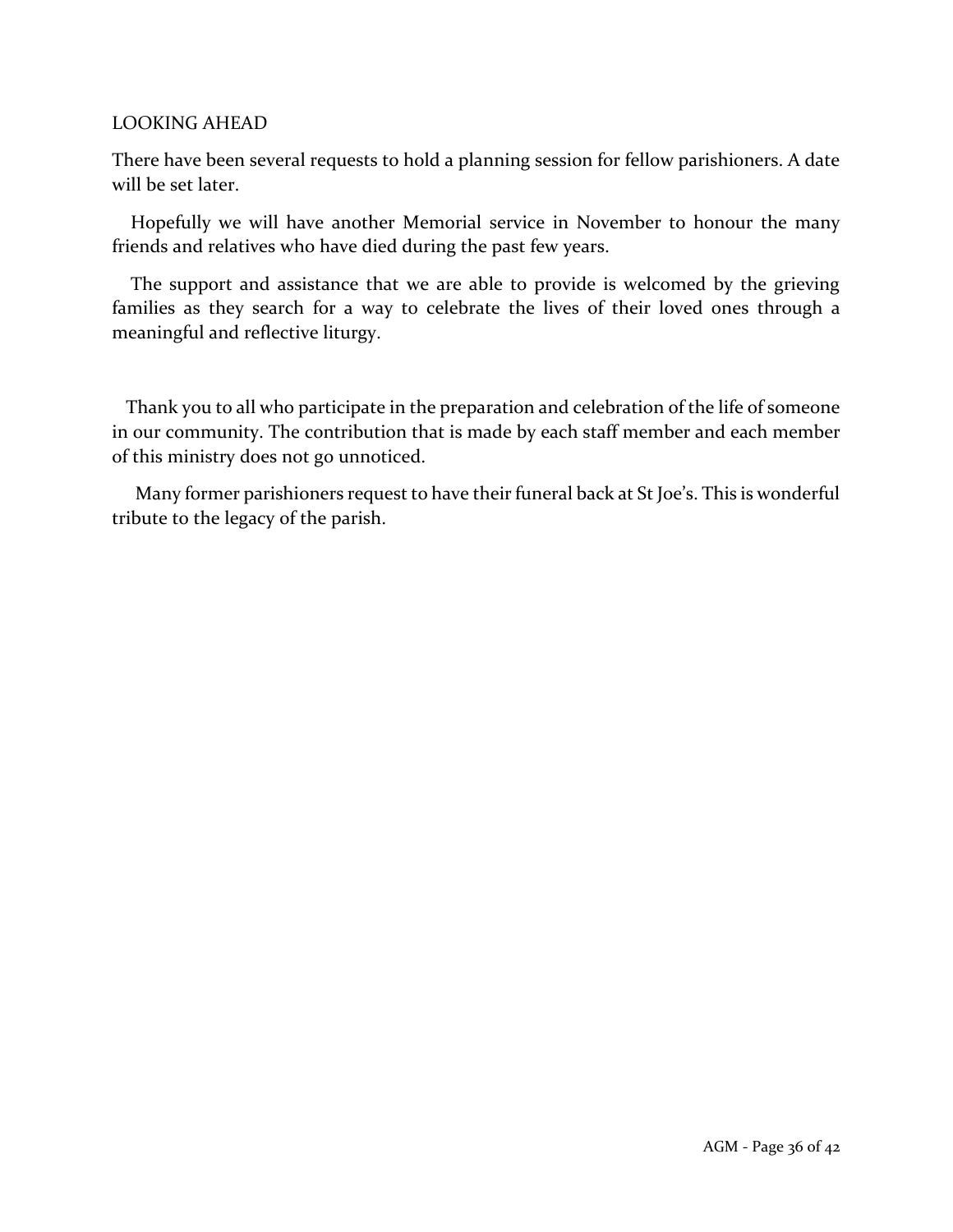# RECONCILIATION MINISTRY

Contact: Sue-Anne Hess

In response to the discoveries made in Kamloops and elsewhere in the summer of 2021, St Joe's Parish chose to make Reconciliation with our Indigenous brothers and sisters a pastoral priority for 2022. An initial evening of sharing and reflection was held in November, when St Joe's hosted Donna Naughton from Kateri Native Ministry as our guest speaker. Donna shared powerfully about Kateri, and of the inspiration and leadership of her late brother, John. This event was well-attended, with approximately seventy participants and \$17,000 raised to support the ministry. Equally, the event demonstrated the sincere desire of St Joe's parishioners to listen and learn.

In February 2022, St Joe's commenced a Reconciliation Discussion Series that ran every second Monday through March, April, and May. Sue-Anne Hess hosted the series with a team of committed facilitators. Having previously worked with Aboriginal Catholic Ministry in Australia, Sue-Anne was able to integrate those experiences and insights, which share many elements in common with Canada. The facilitation team, which were from both Canadian Martyrs and St Joe's parish, met regularly to share feedback on the series, new ideas, and suggestions.

Using an adult-learning model, this series had the following aims:

- $\triangleright$  To facilitate instances of authentic and open dialogue
- ➢ To provide an opportunity to learn more about the colonization of Canada and the injustices that arose from this process
- $\triangleright$  To grow an awareness of and understanding of white privilege and racial injustice in Canada today
- ➢ To listen to experiences and stories of Indigenous Canadians as they strive to heal from the colonization experience
- ➢ To build an experience of "walking with" in a spirit of community, commission, and fellowship
- ➢ To offer moments of prayerful intercession, seeking God's Will and Guidance in our journey together

Five of the seven sessions were held via zoom, which allowed us to gather safely as we became more comfortable with COVID restrictions easing, and the warmer weather returning. Using zoom, we were able to share slideshows and links, video clips and we also had the capacity for breakout rooms for smaller group discussions. Attendance ranged from thirty participants to fifty-nine, with a total of eighty-five participants registered over the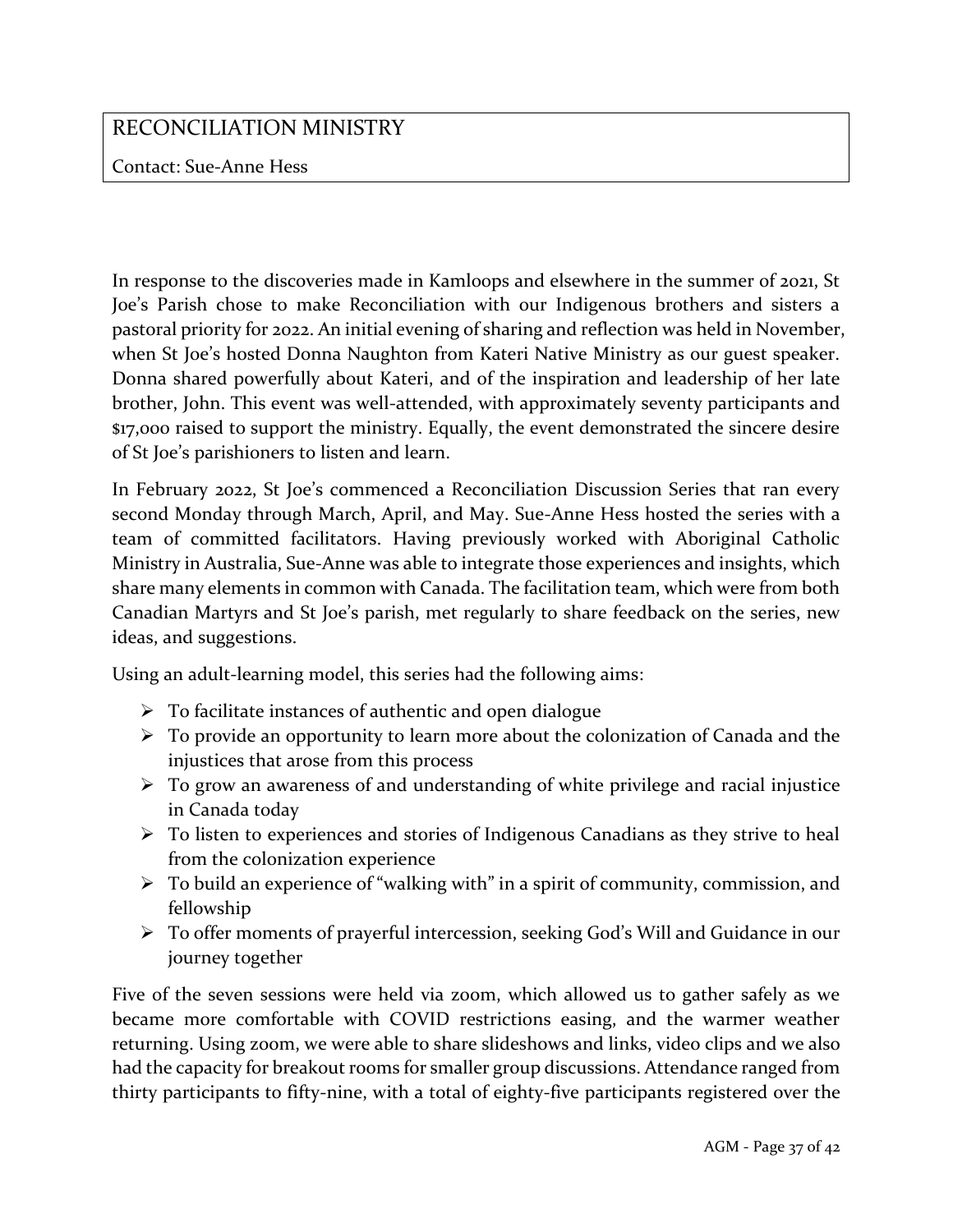course of the series. It was uplifting to see that attendees were not only from St Joe's parish, but also Canadian Martyrs, St Basil's, and other Christian denominations.

Initially, we had intended to have each session build on the previous (like a short course), but as we progressed, we realised that each session had a "stand alone" quality and we were therefore able to welcome new participants to each session.

# SESSION SUMMARY

1. Story – understanding the powerful ways that hearing and sharing our stories can create connections between us, and help us to find our common human experience with others

2. Past, present and future – understanding how historical injustices have led to profound inequalities today. Reflecting on new ways to walk forward together

3. 94 Calls to action and The Moral Imagination – how do we respond to all that we have learned?

- 4. The Jesuits and Reconciliation Fr Peter Bisson
- 5. An Indigenous Catholic priest Fr Daryold Winkler
- 6. The Blanket exercise (Kateri Native Ministry) Donna Naughton
- 7. What now? Our wrap-up session and potluck barbeque

Towards the end of the series, participants were asked to complete a survey designed to provide some structured feedback for the parish. Here are a few highlights:

- ➢ All respondents reported an increase in their understanding of Reconciliation in Canada over the course of the series
- ➢ Participants were particularly moved by the personal stories and experience shared by the speakers. Group discussions and sharing circles were also popular, as well as the experiential Blanket Exercise
- ➢ Going forward, there was strong interest in further collaborative projects between parishes, particularly Canadian Martyrs and St Joe's. Ongoing education, volunteering (and acts of service), and involvement with Kateri Native Ministry were also standout hopes for the future participation.

The series was designed to be just one part of the ongoing activities designed to further Reconciliation efforts. On April 24th, St Joe's once again welcomed Kateri Native ministry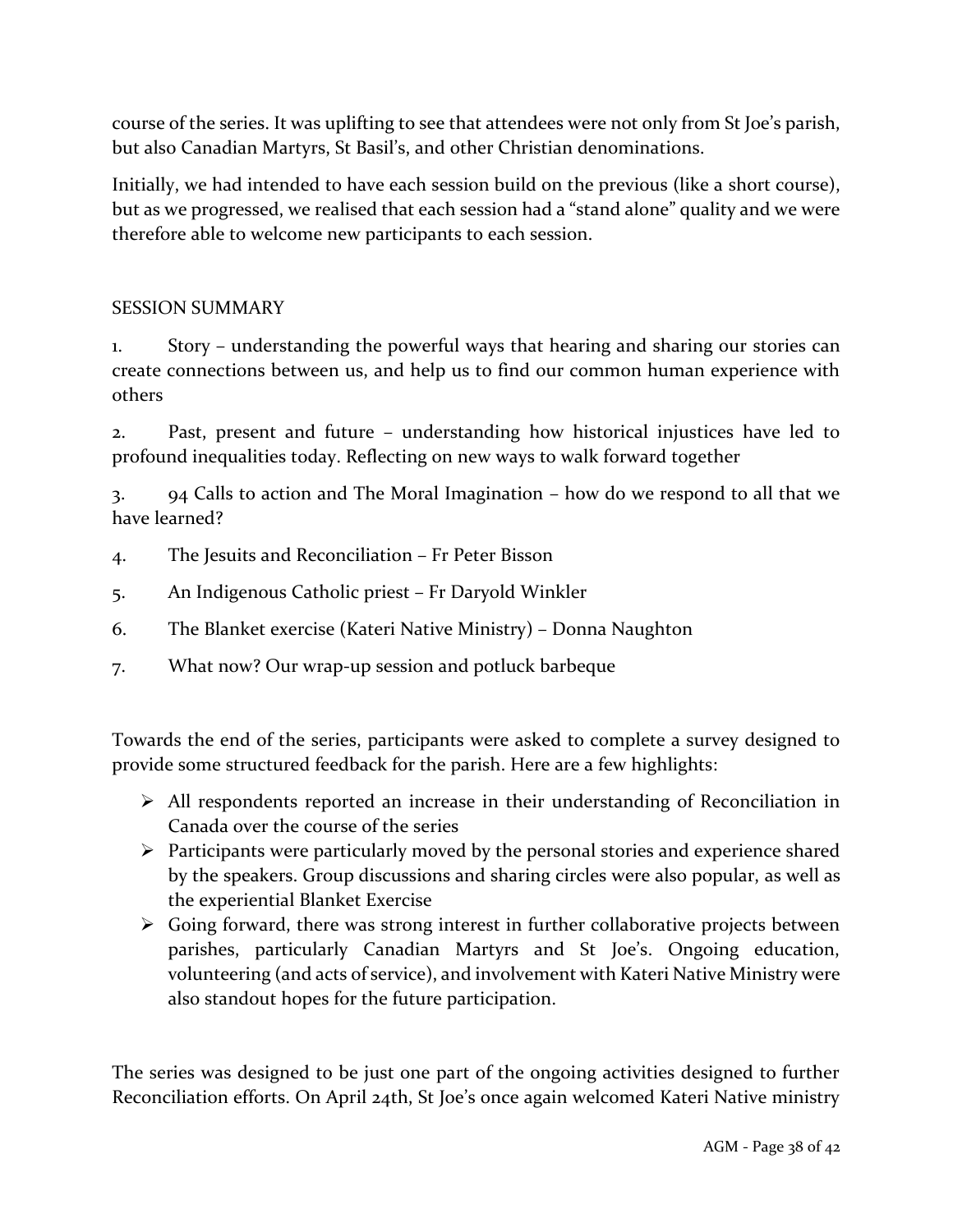who facilitated our Sunday Mass service. Following the service, we were thrilled to be able to share a small reception together and to enjoy one anothers' "in-person" presence.

Finally, on April 1st, the global church witnessed a Papal apology to Canadian Indigenous communities during their visit to Rome. While we understand that the Reconciliation journey will take more time, we embrace this recognition of historical wrongs, and we look forward to Pope Francis' visit to Canada later in the summer. We pray that whatever small seeds have been sewn through our coming together these past months may bear fruit in days to come.

# **Summary document of parish pastoral support of Reconciliation process through May 2022 – Prepared by Parish Pastoral Council**

June 4 2021 Documents on St Joe's website QUESTIONS & ANSWERS: INDIAN RESIDENTIAL SCHOOLS AND THE MISSIONARY OBLATES OF MARY IMMACULATE

June 6 2021 Fr Garry Laboucane & Fr Jim Bleakley: A Conversation

June 8 2021 Parish Pastoral Council committed to focus on Truth and Reconciliation throughout the pastoral year

June 9 2021 A Gathering for Prayer and Reflection in Light of the News from Kamloops

Sept 15-Oct 6 2021 Engaging Oblate Parishes in Truth and Reconciliation Action

Sept 30 2021 National Day for Truth and Reconciliation

Nov 18 2021 Donna Naughton, Executive Director, Kateri Native Ministry of Ottawa – spoke at St Joe's about the ministry

Advent 2021 (Nov 28-Dec 24) Special collection to support Kateri Native Ministry of Ottawa – funds donated by parishioners and matched by parish to support the Kendaasawin Program – 85 participating households and some parishioners sent funds directly to KNMO. In total, St. Joseph's Parish provided over \$17,000 in support.

December 13 2021 - Reconciliation Services for Advent - the theme was the ongoing Truth and Reconciliation Process.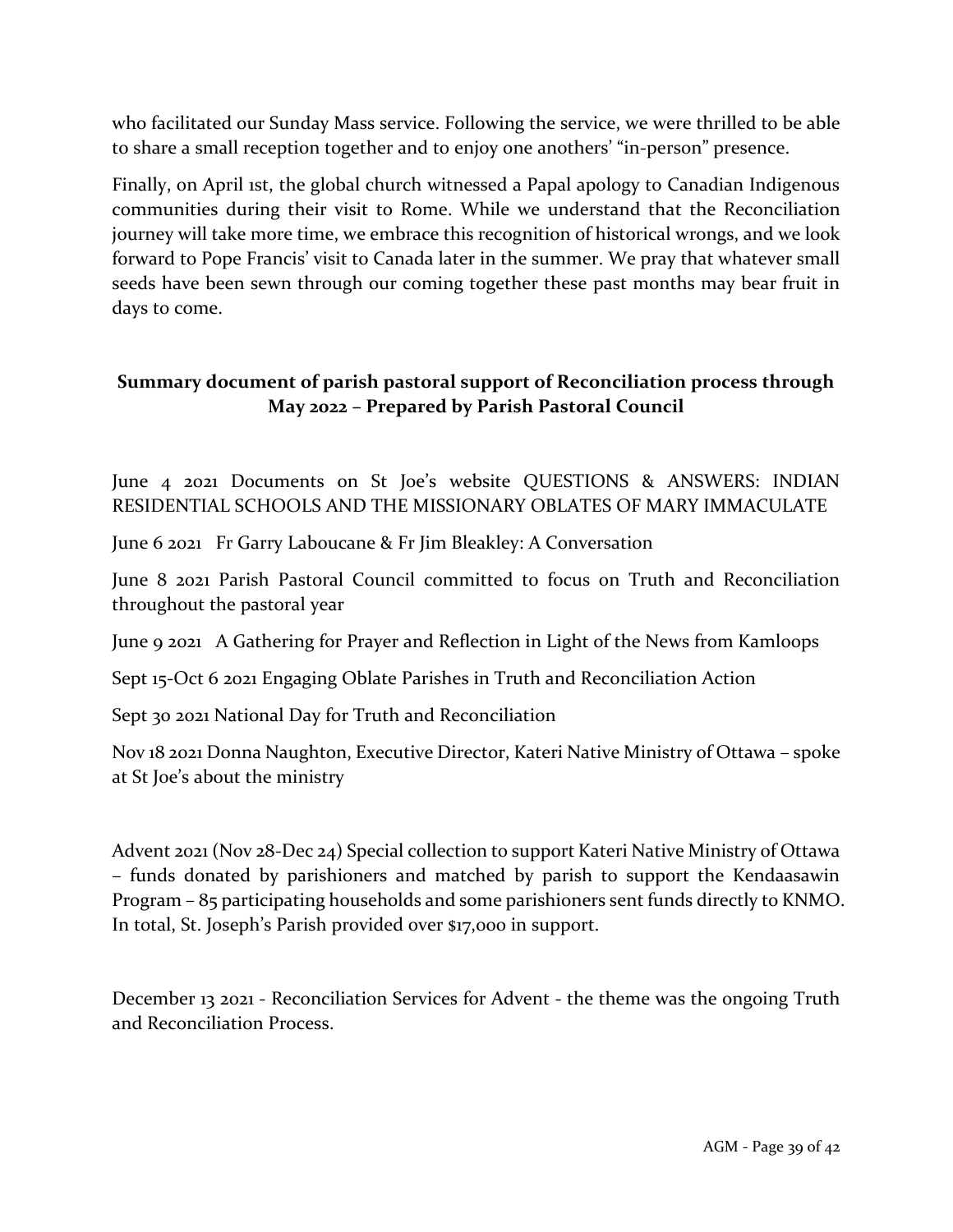Dec 2021 or Jan 2022 – Parishioner offered her services to support the Diocesan Indigenous website Parish approached to offer volunteers to assist with the Indigenous resources section of the Diocesan website.

Mar 9, 2022: The St. Joe's Women's Centre earmarks \$5,000 from its Women Moving Forward Program as a scholarship to be provided an Indigenous woman beginning college or university studies in Fall 2022.

Apr 24 2022 Kateri Mass follow by reception and fellowship

Feb 28-May 23 2022 Reconciliation Series offered by St Joe's and hosted by Sue-Anne Hess with guest speakers, reading lists, conversations and reflection and blanket exercise hosted by Kateri Native Ministry of Ottawa.

May 8 2022 Parish invited parishioners to sign letter of support for ongoing lease of land at Fitzroy Harbour by Kateri Native Ministry of Ottawa.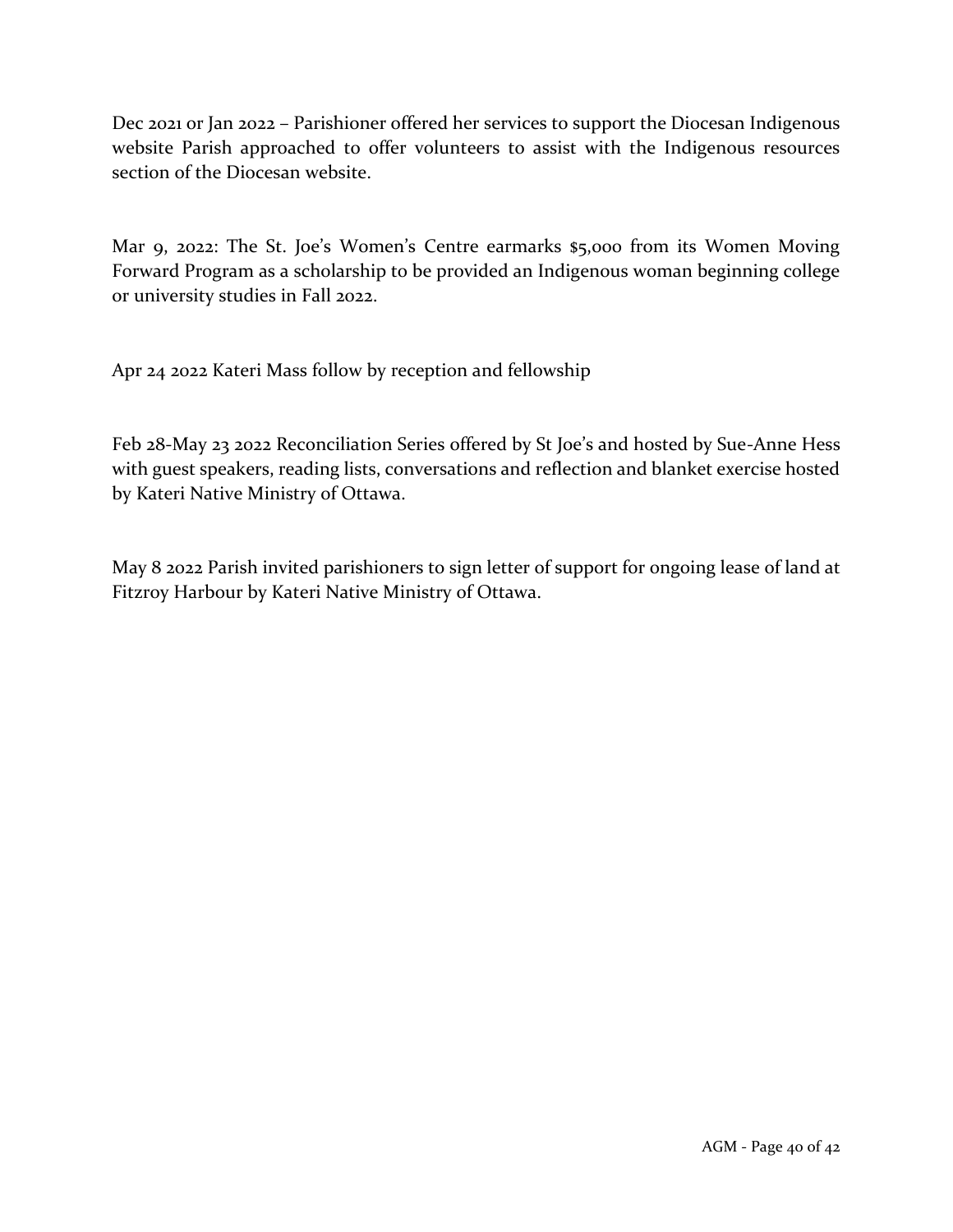# REFUGEE OUTREACH COMMITTEE MINISTRY

Contact: Margie Cain (Chair), Jane Armstrong (Secretary), and John Weir (Treasurer)

#### SPONSORSHIPS

In December 2021, the ROC submitted two new sponsorship applications with the Anglican Archdiocese Sponsorship Agreement Holder. They are for two Syrian families currently living in Jordan who are related to families in Ottawa that we sponsored. The current processing time is over two years.

We are now working on two more sponsorships for a 78-year-old mother and her adult daughter related to a family sponsored in 2019. After fleeing Syria in 2013, they travelled to Jordan where they face living without income or family support. Our goal is to organize a settlement team and raise the \$33,000 required to cover the sponsorship start-up costs and 12 months of income support.

#### OUTREACH ACTIVITIES

From June 2021 through May 2022, our team of 17 ROC members has:

- ➢ Presented a reflection for the liturgies celebrating World Refugee Day.
- ➢ Provided finances, transportation and help in registering children for summer day camps
- $\triangleright$  Arranged picnics and visits with families.
- ➢ Donated funds for quarantine arrangements required by new arrivals to Canada.
- ➢ Delivered household items donated by parishioners to people moving into new apartments.
- ➢ Continued ESL and educational tutoring of a number of adults and children.
- ➢ Delivered Christmas gift bags of donated items and gift cards to 14 women and men.
- ➢ Organized a winter skating party for 25 ROC members and newcomers at Rideau Hall.
- ➢ Assisted an expectant mother through pre and post-natal phases.
- ➢ Responded to a request for funds and baby items for another expectant newcomer.
- ➢ Donated funds to a young mother facing stressful and costly family circumstances.
- ➢ Assisted a family in accessing medical and other resources for their child.
- ➢ Helped arrange and finance dental needs.
- ➢ Donated 20 x \$50 OMRA food cards to Ukrainian newcomers to Ottawa.